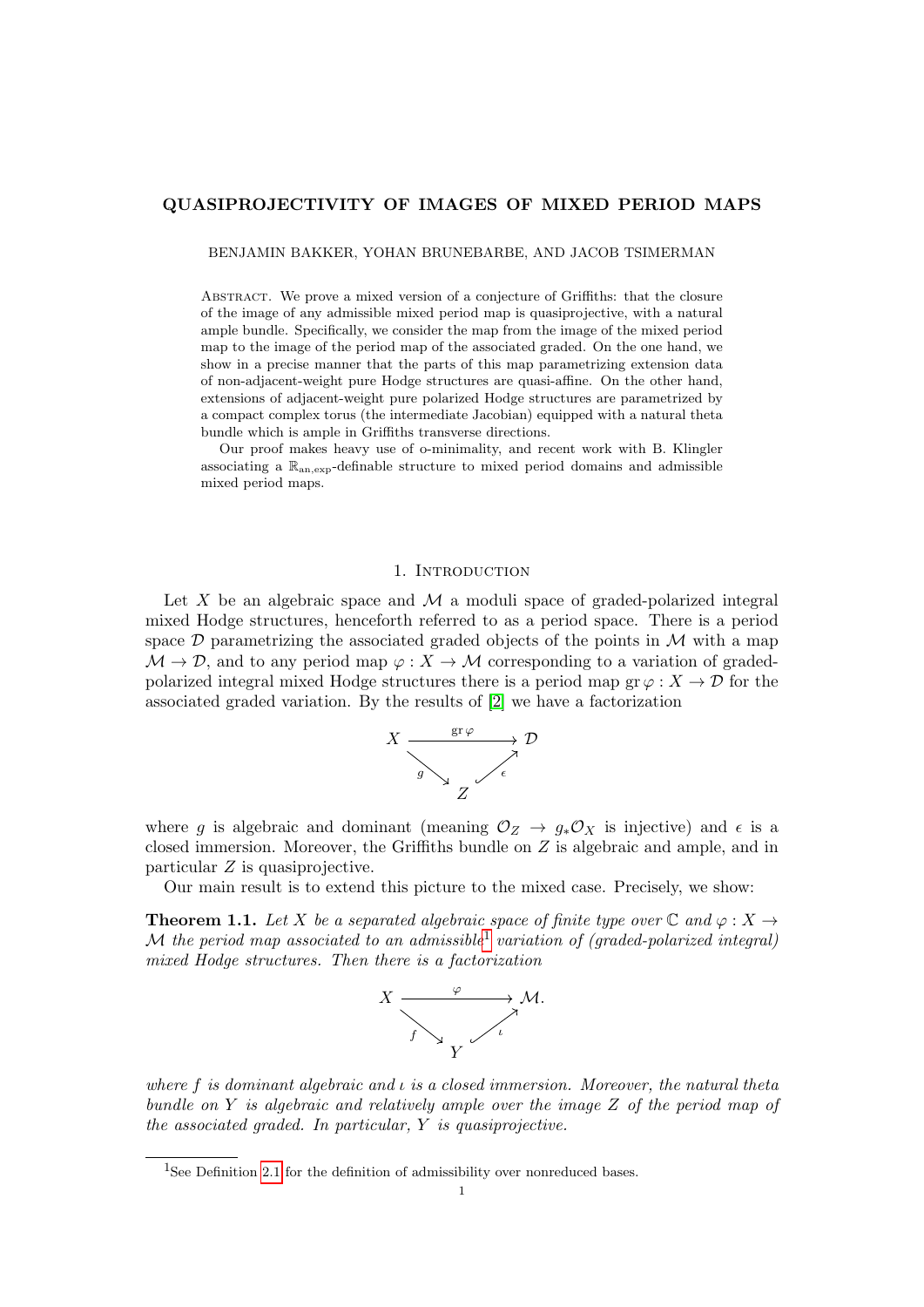The period space M is naturally a quotient  $\Gamma\backslash M$  of a graded-polarized integral mixed period domain M by an arithmetic group Γ, but the same result for the quotient<sup>[2](#page-1-0)</sup>  $\Gamma_{\text{mon}}\backslash M$  by the image of the monodromy representation easily follows from Theorem [1.1](#page-0-1) (see Corollary [2.11\)](#page-6-0).

As in [\[2\]](#page-18-0), we for instance obtain as a corollary the following:

**Corollary 1.2.** Let  $\mathcal X$  be a separated Deligne–Mumford stack of finite type over  $\mathbb C$ admitting a quasi-finite admissible  $1$  mixed period map. Then the coarse moduli space of  $X$  is quasi-projective.

The factorization statement in Theorem [1.1](#page-0-1) follows easily from [\[1\]](#page-18-1) and [\[2\]](#page-18-0), and the main content is the relative ampleness of the theta bundle. This is especially interesting compared to the corresponding result in the pure case as the positivity does not stem from the negative curvature of M; indeed, the fibers of  $\mathcal{M} \rightarrow \mathcal{D}$  are flat.

The theta bundle is loosely constructed as follows (see section [2.5](#page-6-1) for details). For any polarized integral pure Hodge structure  $V = (V_{\mathbb{Z}}, F^{\bullet}V, q_{\mathbb{Z}})$  of weight  $-1$ , extensions of the form

$$
(1) \t\t 0 \to V \to E \to \mathbb{Z}(0) \to 0
$$

are parametrized by the intermediate Jacobian

<span id="page-1-1"></span>
$$
J(V) = V_{\mathbb{C}} / F^0 V + V_{\mathbb{Z}}
$$

which is a (compact) complex torus. The polarization of V endows  $J(V)$  with a natural theta bundle which is positive in Griffiths transverse directions. Now for a general variation of graded-polarized integral mixed Hodge structures  $E$ , we obtain from each variation  $\operatorname{gr}^W_{[w-1,w]} E := W_w E / W_{w-2} E$  an extension of the form [\(1\)](#page-1-1) via the natural pullback:

$$
\begin{array}{ccc}\n0 \to \operatorname{gr}_{w-1}^W E \otimes (\operatorname{gr}_w^W E)^\vee & \xrightarrow{\qquad} E' & \xrightarrow{\qquad} & \mathbb{Z}(0) \longrightarrow 0 \\
\parallel & & \downarrow & & \downarrow & \\
0 \to \operatorname{gr}_{w-1}^W E \otimes (\operatorname{gr}_w^W E)^\vee & \xrightarrow{\qquad} \operatorname{gr}_{[w-1,w]}^W E \otimes (\operatorname{gr}_w^W E)^\vee & \xrightarrow{\qquad} \operatorname{gr}_w^W E \otimes (\operatorname{gr}_w^W E)^\vee \longrightarrow 0\n\end{array}
$$

The theta bundle of Theorem [1.1](#page-0-1) is then the product  $\Theta := \bigotimes_w \Theta_{[w-1,w]}$  of the theta bundles  $\Theta_{[w-1,w]}$  associated to each of the  $\operatorname{gr}^W_{[w-1,w]}E$ . In fact, it is easy to see that  $\bigotimes_i \Theta_{[w]}^{a_w}$  $\int_{[w-1,w]}^{a_w}$  is f-ample for any  $a_w > 0$ .

There are two main difficulties in establishing the relative ampleness of Θ. First, we must show  $\Theta$  is algebraic. This follows for X smooth by work of Brosnan–Pearlstein [\[4\]](#page-18-2) and in general by definable GAGA [\[2\]](#page-18-0). We also give a new proof of the result of Brosnan–Pearlstain, see Remark [2.19.](#page-8-0)

Second, the theta bundle only accounts for the compact parts of the extension data, and the rest of the argument is devoted to showing that the remaining extension data is affine. More precisely, there are period maps for which  $Y \to Z$  has positive-dimensional fibers but for which all of the  $gr^W_{[w-1,w]}E$  are locally constant on the fibers, and in this case the theorem requires  $\mathcal{O}_Y$  to be relatively ample—i.e., that Y is quasiaffine over Z. This ultimately relies on the geometry of mixed period spaces parametrizing extensions as in [\(1\)](#page-1-1) with V of weight  $\leq -2$  and our argument critically uses the work of Saito.

<span id="page-1-0"></span><sup>2</sup>Such quotients are not good moduli spaces however as they do not in general have a tame geometry.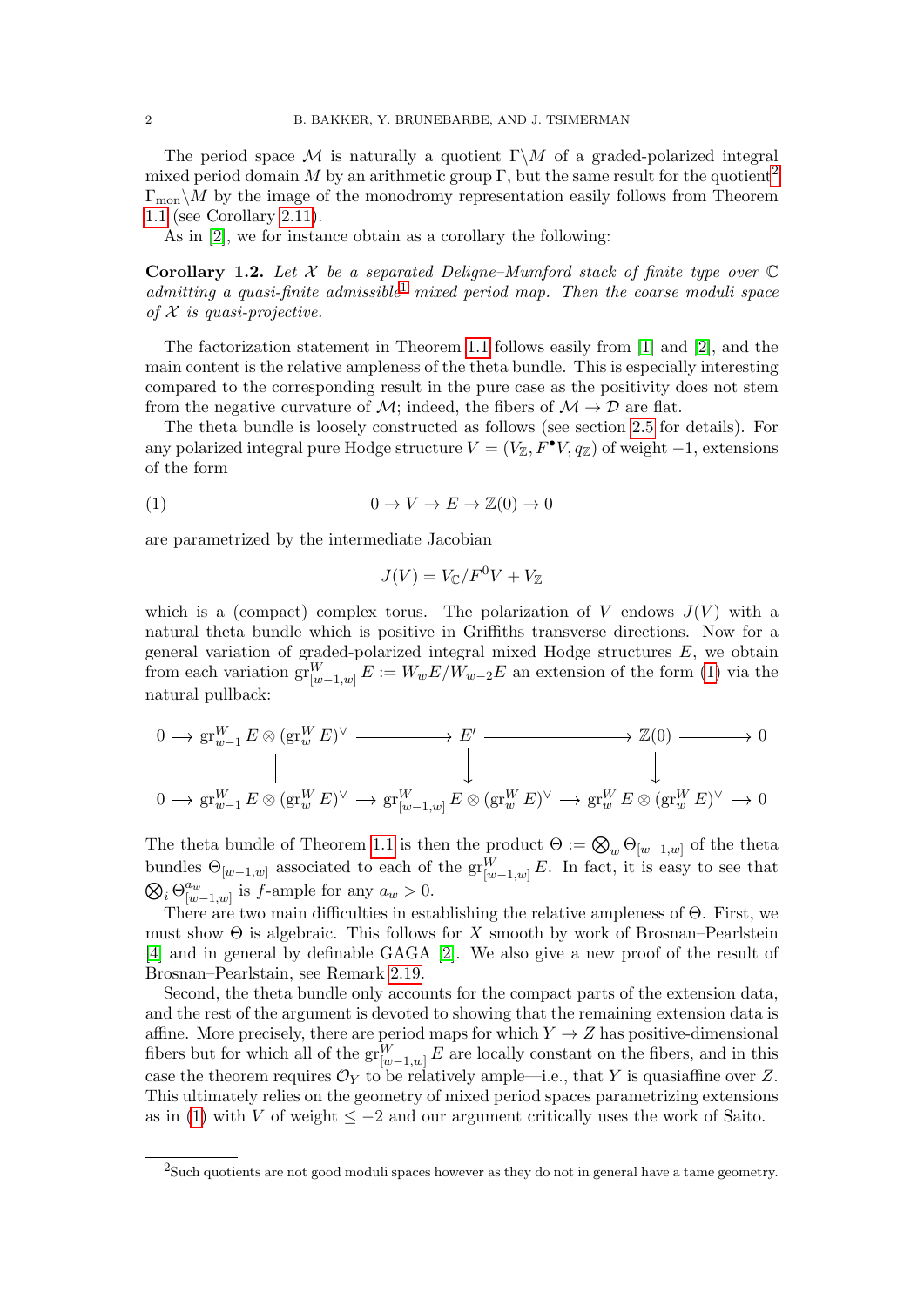1.1. **Outline.** In  $\S2$  $\S2$  we prove the factorization part of Theorem [1.1](#page-0-1) and the algebraicity of the theta bundle. In §[3](#page-9-0) we prove an ampleness criterion in terms of point separation by definable sections. We also apply the work of Saito to prove some results on the local monodromy of the unipotent part of a variation of mixed Hodge structures. In §[4](#page-15-0) we prove the quasiprojectivity part of Theorem [1.1.](#page-0-1)

1.2. Acknowledgements. Y.B. would like to thank P. Brosnan for an interesting discussion related to the biextension bundle. B.B. was partially supported by NSF grants DMS-1702149 and DMS-1848049.

1.3. Notation. Unless otherwise stated, by definable we mean definable in the ominimal structure  $\mathbb{R}_{an,exp}$ . All algebraic spaces are assumed to be separated and of finite type over C; all definable analytic spaces (resp. analytic spaces) are complex definable analytic spaces (resp. complex analytic spaces). We generally do not distinguish notationally between algebraic spaces, their associated definable analytic spaces, or their associated analytic spaces.

## 2. Algebraicity of period maps and theta bundles

<span id="page-2-0"></span>Throughout, we use the following terminology. Let  $(V_{\mathbb{Z}}, W_{\bullet}V_{\mathbb{Q}})$  be a free finite rank Z-module with an increasing rational filtration. We denote by  $\operatorname{gr}_w^W V_{\mathbb{Z}}$  the wth graded object  $gr_w^W V_{\mathbb{Q}}$  with the integral structure induced by  $V_{\mathbb{Z}}$ . For each w let a  $(-1)^w$ -symmetric form  $q_w$  on  $gr_w^W V_{\mathbb{Z}}$  be given. There is an associated graded-polarized mixed period domain M parametrizing graded-polarized mixed Hodge structures on  $(V_{\mathbb{Z}}, W_{\bullet}V_{\mathbb{Q}}, q_{\bullet})$ . By a graded-polarized mixed period space we mean the quotient  $\mathcal{M} =$ Γ\M by an arithmetic subgroup  $Γ ⊂ G(Z) := Aut(V<sub>Z</sub>, W<sub>•</sub>V<sub>Q</sub>, q<sub>•</sub>)$ . We have that M is naturally an  $\mathbb{R}_{\text{alg}}$ -definable analytic space by [\[1\]](#page-18-1). When the weight filtration has one nonzero graded piece we refer to  $\mathcal M$  (resp.  $M$ ) as a polarized pure period space (resp. domain), and usually denote it by  $D$  (resp. D). We also denote by  $\check{M}$  the "compact" dual of M—the space of filtrations  $F^{\bullet}$  on  $V_{\mathbb{C}}$  with fixed dim  $gr_F^p gr_W^W V_{\mathbb{C}}$  such that the induced filtration  $F^{\bullet}$   $\mathrm{gr}^W_w V_{\mathbb{C}}$  is  $q_w$ -isotropic—which is naturally a complex algebraic variety. See for instance [\[18,](#page-19-0) [12,](#page-18-3) [1\]](#page-18-1) for background on mixed period spaces.

2.1. Admissible period maps. For a definable analytic space  $X$ , by a definable period map we mean a definable locally liftable map  $\varphi : X \to M$  which is tangent to the Griffiths transverse foliation of  $\mathcal M$  on the reduced<sup>[3](#page-2-1)</sup> regular locus. A definable period map is equivalent to a variation of graded-polarized integral mixed Hodge structures, which consists of: a filtered local system  $(\mathcal{V}_\mathbb{Z}, W_\bullet \mathcal{V}_\mathbb{Q}, q_\bullet)$  locally modeled on  $(V_{\mathbb{Z}}, W_{\bullet}V_{\mathbb{Q}}, q_{\bullet})$  and a locally split filtration  $F^{\bullet}$  of  $V_{\mathbb{Z}} \otimes_{\mathbb{Z}} \mathcal{O}_X$  by definable coherent subsheaves which satisfies Griffiths transversality on the reduced regular locus and which is fiberwise a graded-polarized integral mixed Hodge structure.

We briefly recall the notion of admissible variations; see for instance [\[11\]](#page-18-4) for details. Let  $(\mathcal{V}_\mathbb{Z}, W_\bullet \mathcal{V}_\mathbb{Q}, F^\bullet)$  be a variation of graded-polarizable integral mixed Hodge structures on the punctured disk  $\Delta^*$  with unipotent monodromy. Let  $\overline{V}$  and  $\overline{W}_{\bullet}\overline{V}$  denote the canonical extensions of  $\mathcal{V}_{\mathbb{Z}} \otimes_{\mathbb{Z}} \mathcal{O}_{\Delta^*}$  and  $W_{\bullet} \mathcal{V}_{\mathbb{Q}} \otimes_{\mathbb{Q}} \mathcal{O}_{\Delta^*}$  to  $\Delta$  respectively, equipped with their logarithmic connections. Recall that the variation  $(\mathcal{V}_\mathbb{Z}, W_\bullet \mathcal{V}_\mathbb{Z}, F^\bullet)$  is called pre-admissible if the following conditions hold:

(1) The residue at the origin of the logarithmic connection on  $\overline{V}$ , which is an endomorphism of the fiber  $\overline{V}_{0}$  of  $\overline{V}$  at the origin, admits a weight filtration relative to  $W_{\bullet}V_{|0}.$ 

<span id="page-2-1"></span><sup>&</sup>lt;sup>3</sup>Note in particular that we do not require the nilpotent tangent directions to be Griffiths transverse, though it is not clear that this level of generality is useful: variations coming from geometry will satisfy Griffiths transversality in the nilpotent directions as well.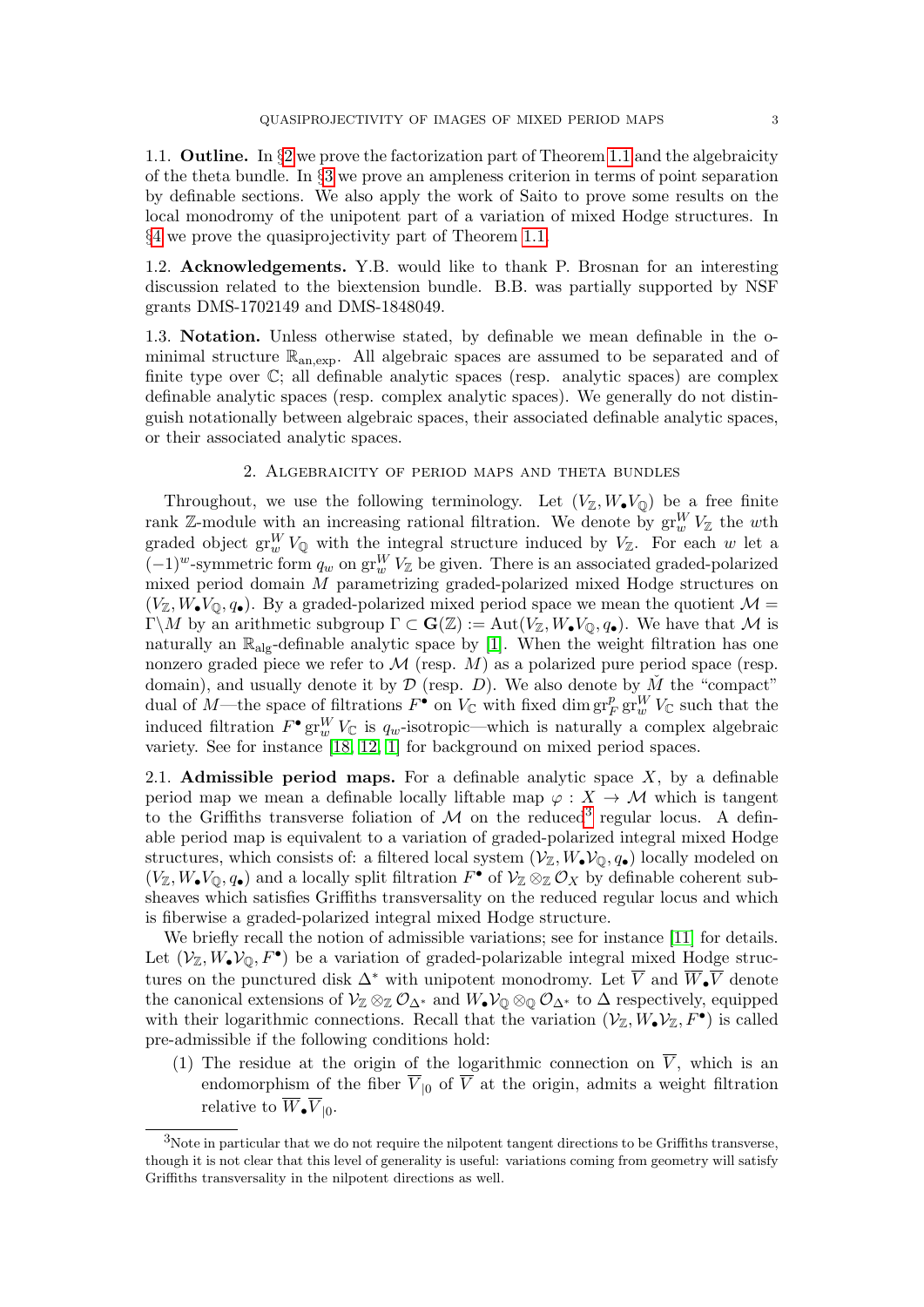(2) The Hodge filtration  $F^{\bullet}$  extends to a locally split filtration  $\overline{F}^{\bullet}$  of  $\overline{V}$  such that  $gr^p_{\overline{r}}$  $\frac{p}{F}$ gr<sup>W</sup> $\overline{V}$  is locally-free for all p and k.

Given a Zariski-open subset S in a reduced complex analytic space  $\overline{S}$ , we say that a graded-polarizable variation  $(\mathcal{V}_\mathbb{Z}, W_\bullet \mathcal{V}_\mathbb{Q}, F^\bullet)$  on S is admissible with respect to the inclusion  $S \subset \overline{S}$  if for any holomorphic map  $f : \Delta \to \overline{S}$  such that  $f(\Delta^*) \subset S$  and  $f^* \mathcal{V}_{\mathbb{Z}}$ has unipotent monodromy, the pull-back variation on  $\Delta^*$  is pre-admissible. One easily verifies that a variation on  $\Delta^*$  with unipotent monodromy which is pre-admissible is admissible with respect to the inclusion  $\Delta^* \subset \Delta$ . Moreover, if a variation over a complex algebraic variety  $S$  is admissible with respect to an algebraic compactification  $\overline{S}$  of S, then it is admissible with respect to any other algebraic compactification of S.

<span id="page-3-0"></span>**Definition 2.1.** Let X be an algebraic space. We say a period map  $\varphi: X \to M$  is admissible if it is definable and the reduced map  $\varphi^{\text{red}} : X^{\text{red}} \to \mathcal{M}$  is admissible.

See Corollary [2.7](#page-5-0) for some further discussion on the admissibility condition in the nilpotent directions.

2.2. Properness of admissible period maps. We will need an extension property for mixed period maps in Lemma [2.4](#page-4-0) that is analogous to Griffiths' result in the pure case [\[8,](#page-18-5) Theorem 9.5]. This is most likely known to experts, but we include a full argument for the reader's convenience.

We first prove a criterion of properness for definable analytic maps analogous to the valuative criterion of properness for algebraic maps.

<span id="page-3-1"></span>**Lemma 2.2.** Let X be an algebraic space, M a definable analytic space and  $\varphi: X \to$ M a definable analytic map. Then the map  $\varphi$  is proper if, and only if, the following property holds: a definable holomorphic map  $v : \Delta^* \to X$  extends to  $\Delta$  as soon as  $\varphi \circ v : \Delta^* \to \mathcal{M}$  does.

*Proof.* Clearly we can assume that both X and M are reduced. Let  $\overline{X}$  be an algebraic space compactifying X and let  $\tilde{X}$  denote the topological closure of X in  $\overline{X} \times \mathcal{M}$ . Then  $\tilde{X}$  is definable and analytic by Bishop's theorem [\[3,](#page-18-6) Theorem 3], as definable sets have locally bounded volume. Since  $\overline{X}$  is proper the induced holomorphic map  $\tilde{\varphi} : \tilde{X} \to \mathcal{M}$ is proper, and the map  $\varphi: X \to \mathcal{M}$  is proper exactly when  $X = \tilde{X}$ . Assume first that  $\varphi$  is not proper, so that there exists  $\tilde{x} \in \tilde{X} - X$ . Since  $\tilde{X} - X$  is a closed analytic subset of  $\tilde{X}$  (as it is the intersection of  $(\overline{X} - X) \times \mathcal{M}$  with  $\tilde{X}$ ), there exists  $v : \Delta \to \tilde{X}$ a definable holomorphic map such that  $v(\Delta^*) \subset X$  and  $v(0) = \tilde{x}$ . Then the map  $\varphi \circ v : \Delta^* \to \mathcal{M}$  does extend to  $\Delta$  but v does not. Conversely, let  $v : \Delta^* \to X$  be a definable holomorphic map such that  $\varphi \circ v$  extends to  $\Delta$ . The induced definable holomorphic map  $\Delta^* \to X \times \mathcal{M}$  extends to  $\Delta \to \overline{X} \times \mathcal{M}$  and takes values in  $\tilde{X} = X$ , hence we are done.

$$
\Box
$$

We now apply this criterion to our situation. Let  $X$  be a smooth algebraic space,  $\varphi: X \to \mathcal{M}$  an admissible period map, and let  $X \subset \overline{X}$  be a smooth compactification such that  $\overline{X}\backslash X = \bigcup_i D_i$  is a normal crossing divisor. Note that for any i the local monodromy around  $D_i$  is quasi-unipotent. We may cover  $\overline{X}$  by polydisks  $P \cong \Delta^{n_P}$ such that  $P \cap X \cong (\Delta^*)^{r_P} \times \Delta^{s_P}$ . For each polydisk P we choose a basepoint  $x_P \in P$ , and let  $N_i^P$  be the logarithm of the unipotent part of the local monodromy operator associated to the  $D_i$  meeting P. For each P let  $C_P$  be the cone generated by  $\{N_i^P\}$ .

<span id="page-3-2"></span>**Lemma 2.3.** The period map  $\varphi$  is proper if, and only if none of the cones  $C_P$  contains 0.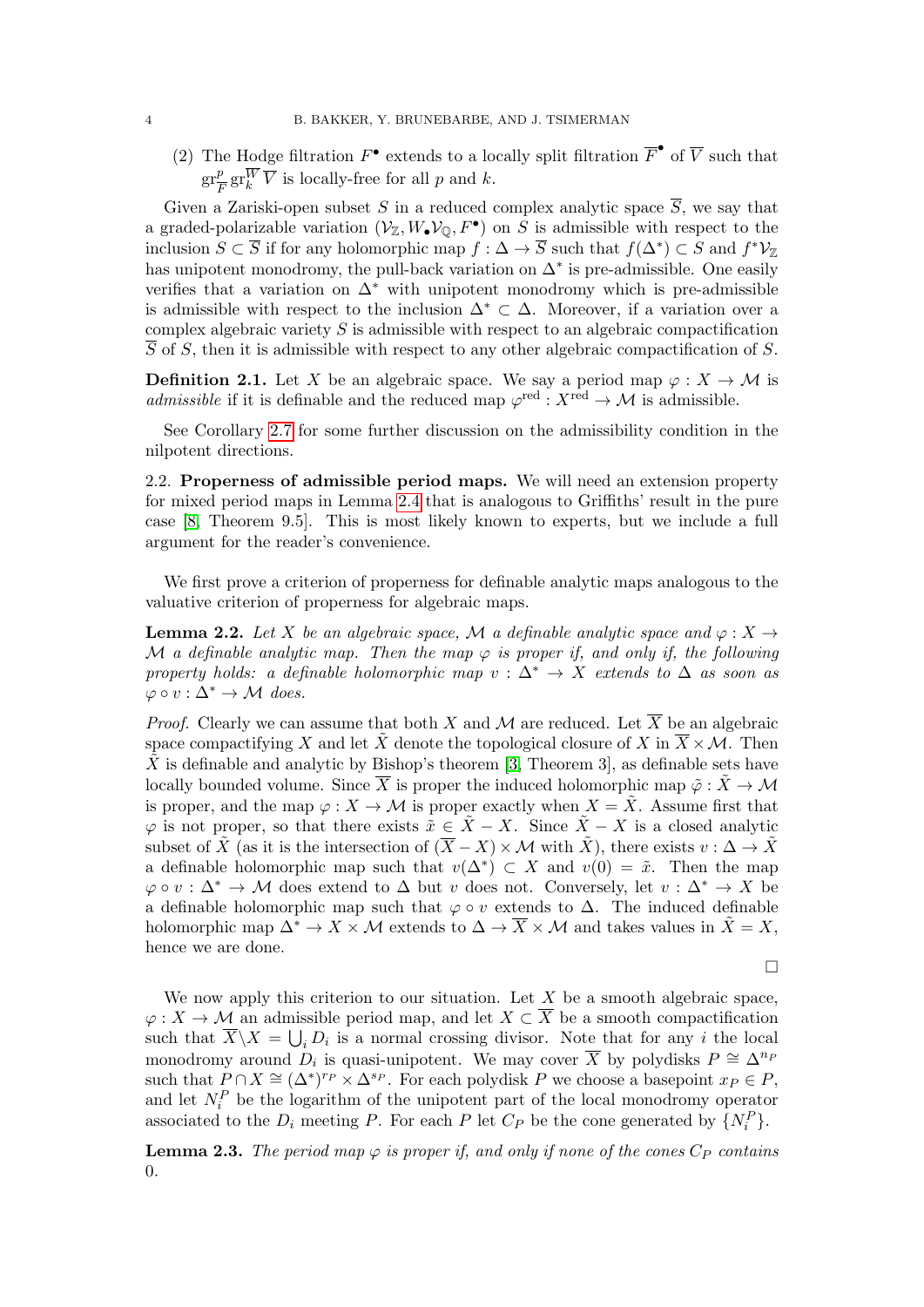When  $M$  is a pure period space, it follows from the strong version of the nilpotent orbit theorem [\[5,](#page-18-7) Theorem 1.15] that the cone  $C_P$  contains 0 only if one of the  $N_i^P$ 's is zero, in accordance with Griffiths' result.

*Proof.* Let  $v : \Delta^* \to X$  be a definable holomorphic map. Thanks to the nilpotent orbit theorem [\[1,](#page-18-1) Proposition 4.3], the composition  $\varphi \circ v : \Delta^* \to \mathcal{M}$  extends to  $\Delta$  exactly when the monodromy around 0 is zero. On the other hand, after shrinking one can assume that  $v : \Delta^* \to X$  takes values in one of the polydisk P. Then the logarithm of the unipotent part of the monodromy around 0 is of the form  $\sum_i a_i \cdot N_i^P$  for some non-negative integers  $a_i$ , and conversely every integral element of  $C_p$  arises from a definable holomorphic map  $\Delta^* \to P$ . Since the map  $v : \Delta^* \to X$  extends to  $\Delta \to X$ exactly when all the  $a_i$ 's are zero, we conclude using Lemma [2.2.](#page-3-1)

 $\Box$ 

<span id="page-4-0"></span>**Proposition 2.4.** Let X be a smooth algebraic space and  $\varphi: X \to \mathcal{M}$  an admissible period map. Then there exists a log smooth partial compactification  $X \subset X$  for which the period map extends to a proper map  $\overline{\varphi} : \tilde{X} \to \mathcal{M}$ .

*Proof.* Let  $\overline{X}$  be a log smooth compactification of X. For any polydisk P, consider the positive octant  $\mathbb{R}_{\geq 0}^{r_p}$ . The assignment of the monodromy operator  $N_i$  to the standard basis vector  $e_i$  yields a linear map  $\mathbb{R}^{r_p} \to \mathfrak{g}$  to the Lie algebra. Its kernel is an integral linear subspace of  $\mathbb{R}^{r_p}$ , and we denote by K its intersection with  $\mathbb{R}_{\geq 0}^{r_p}$ . We may find an integral simplicial subdivision of the standard fan on  $\mathbb{R}_{\geq 0}^{r_p}$  for which K is a union of facets. This subdivision corresponds to a (global) monomial modification  $\overline{X}_P \to \overline{X}$  for which the condition of Lemma [2.3](#page-3-2) is satisfied on the preimage of P, once we extend the period map over the boundary components with no monodromy using the nilpotent orbit theorem [\[1,](#page-18-1) Proposition 4.3]. Notice that any further monomial modification  $\overline{Z} \to \overline{X}_P$  will also satisfy the condition above P. Thus, taking  $\overline{Z}$  to be a monomial modification of  $\overline{X}$  that dominates each of the  $\overline{X}_P$  and extending the period map over the boundary components with no monodromy, the condition of Lemma [2.3](#page-3-2) is satisfied.  $\Box$ 

Example 2.5. Unlike in the pure case, some blow-ups may be necessary. Consider the mixed period space  $G_m = \text{Ext}^1_{\mathbb{Z} MHS}(\mathbb{Z}(0), \mathbb{Z}(1))$  and the period map  $\mathbb{A}^1 \times G_m \to G_m$ which is just the second projection. Take  $\mathbb{A}^1 \times \mathbf{G}_m \subset \mathbb{A}^2 \subset \mathbb{P}^2$  as a log smooth compactification. On each vertical line  $\mathbb{A}^1 \times \{z\}$  the period map extends as it is trivial, but the period map does not globally extend over the line at infinity. In this case if the monodromy logarithm around  $\mathbb{A}^1 \times \{0\}$  is N, then the monodromy around infinity is  $-N$ .

2.3. Algebraicity of the Hodge filtration. For any definable analytic space  $X$  and a C-local system  $\mathcal{E}, \mathcal{E} \otimes_{\mathbb{C}_Y} \mathcal{O}_X$  is naturally a definable analytic coherent sheaf by taking flat trivialization on a definable cover by simply-connected open sets. The following is a nonreduced version of the Deligne extension which is essentially contained in [\[2,](#page-18-0) §5].

**Proposition 2.6.** Let X be an algebraic space and  $\mathcal{E}$  a C-local system whose local monodromy has unit norm eigenvalues. Then the definable analytic coherent sheaf  $E_X := \mathcal{E} \otimes_{\mathbb{C}_X} \mathcal{O}_X$  is algebraic.

*Proof.* First assume  $X^{\text{red}}$  is smooth. Let Z be a compactification of X for which  $(Z^{\text{red}}, Z^{\text{red}}\setminus X^{\text{red}})$  is log smooth. We may take a  $\mathbb{R}_{\text{an}}$ -definable cover of  $Z^{\text{an}}$  by open sets P for which  $P^{\text{red}} \cong \Delta^n$  is a polydisk and  $(P^*)^{\text{red}} \cong (\Delta^*)^r \times \Delta^s$  where  $P^* = P \cap X$ . As P is Stein (since  $\Delta^n$  is), we may lift the coordinates to functions  $q_i$  on P, which are  $\mathbb{R}_{\text{an}}$ -definable after shrinking P. Now the  $\mathbb{R}_{\text{an,exp}}$ -definable analytic space structure on  $P^*$  induces one on any chosen  $\mathbb{R}_{\text{an,exp}}$ -definable simply-connected fundamental set of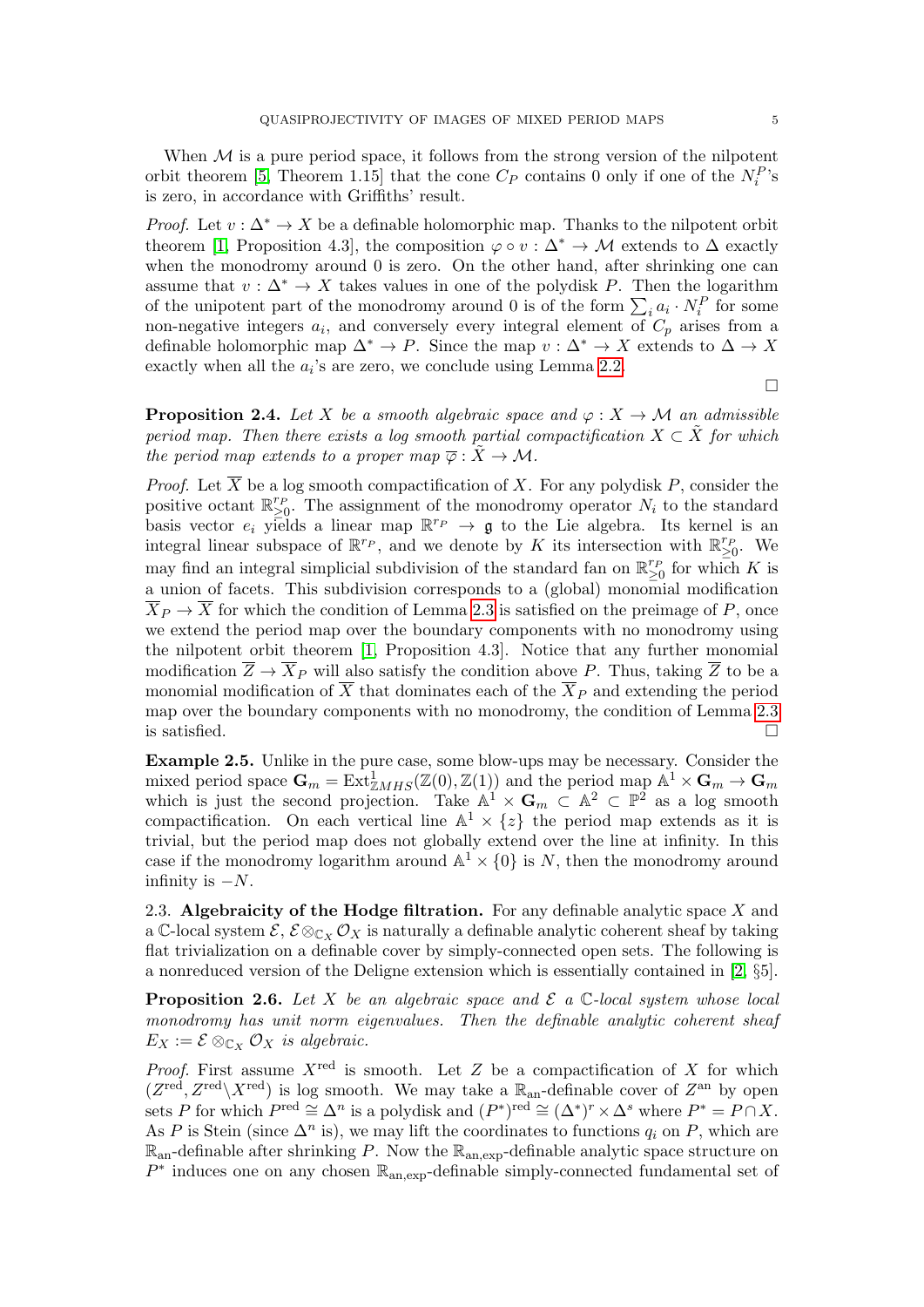the covering map  $\mathbb{H}^r \times \Delta^s \to (\Delta^*)^r \times \Delta^s$ ; call this space  $\Phi$ . The  $q_i$  are  $\mathbb{R}_{\text{an}}$ -definable morphisms  $P \to \mathbb{C}$  and as the multivalued function  $\log : \mathbb{C}^* \to \mathbb{C}$  is definable on angular sectors, the logarithms  $z_i = \log q_i$  are  $\mathbb{R}_{\text{an,exp}}$ -definable on  $\Phi$ . We then define a Deligne extension  $\overline{E}$  of  $E_X$  locally using the lattice  $\tilde{v} := \exp(\sum_i z_i N_i)v$  for flat sections v of  $\mathcal E$  where the  $N_i$  are logarithms of the local monodromy, and the same proof as in the reduced case shows these extensions patch (see for instance [\[6,](#page-18-8) Proposition 5.4]). Now by ordinary GAGA [\[16\]](#page-18-9), the extension  $\overline{E}$  is algebraic, and an algebraic frame can be written analytically (hence  $\mathbb{R}_{an}$ -definably) in terms of the  $\tilde{v}$ , while the change-of-basis to the flat frame  $\exp(\sum_i z_i N_i)$  is  $\mathbb{R}_{\text{an,exp}}$ -definable as the  $N_i$  are imaginary.

In the general case, by performing blow-ups along reduced centers we may produce a proper map  $\pi: Y \to X$  which is dominant on an open set U of X and for which  $Y^{\text{red}}$ is smooth. Let  $X'$  be the image of Y in X. For a sufficiently big thickening S of the reduced complement  $X^{\text{red}}\backslash U^{\text{red}}$ , the following square is a pushout



As  $\pi': Y \to X'$  is dominant and  $E_{X'} \subset \pi'_{*} E_{Y}$ , by definable GAGA [\[2,](#page-18-0) Theorem 3.1]  $E_{X'}$  is algebraic, while by Noetherian induction  $E_S$  is algebraic.  $E_X$  is the pushout of  $E_S$  and  $E_{X'}$ , hence algebraic.

<span id="page-5-0"></span>**Corollary 2.7.** Let X be an algebraic space with an analytic period map  $\varphi: X \to M$ whose reduction  $\varphi^{\text{red}}: X^{\text{red}} \to \mathcal{M}$  is admissible. Then the following are equivalent:

- (1)  $\varphi$  is definable (or equivalently admissible);
- (2) The Hodge filtration pieces  $F_X^{\bullet}$  are definable analytic subbundles of the ambient flat vector bundle;
- (3) The Hodge filtration pieces  $F_X^{\bullet}$  are algebraic subbundles of the ambient flat vector bundle.

*Proof.* (2)  $\Leftrightarrow$  (3) is immediate given the proposition and definable GAGA. For (1)  $\Leftrightarrow$ (2), let  $U_i$  be a definable cover of X by simply-connected open sets. The definability of  $\varphi$  (given the definability of  $\varphi^{\text{red}}$ ) is equivalent to the definability of the lifts  $U_i \to M$ to the universal cover  $M$  of  $M$ , which is in turn clearly equivalent to the definability of  $F_X^{\bullet}$  as a subbundle of the ambient flat bundle with its flat definable structure.  $\Box$ 

Remark 2.8. Recall by [\[17\]](#page-18-10) that all variations of graded-polarized integral mixed Hodge structures coming from geometry are admissible. From the corollary it is clear that this is true over possibly non-reduced bases as well.

To algebraize theta bundles in Section [2.5,](#page-6-1) we will need the following result, which formalizes the idea that the deformation theory of variations of Hodge structures is algebraic, even in the singular setting.

<span id="page-5-1"></span>**Proposition 2.9.** Let M be a graded-polarized mixed period space and  $X \subset \mathcal{M}$  and algebraic Griffiths-transverse closed definable analytic subspace. Then for any n the nth order thickening of  $X$  in  $\mathcal M$  is algebraic.

*Proof.* By definable GAGA we may assume X is reduced. Let  $(\mathcal{V}_{\mathbb{C}}, W_{\bullet}\mathcal{V}_{\mathbb{C}})$  be the filtered C-local system underlying the mixed variation on X, and let  $(V, W_{\bullet}V, F^{\bullet}V)$  be the associated bifiltered vector bundle with its canonical algebraic structure. Consider  $\text{FI} = \text{FI}(W_{\bullet}V)$  the relative flag variety of filtrations  $F^{\prime\bullet}V$  of V which intersect  $W_{\bullet}V$ with the same dimensions as  $F^{\bullet}V$  and for which the induced filtration  $F'^{\bullet} \text{gr}^W_k V$  is  $q_k$ -isotropic for each k. We have a section  $s: X \to \mathbb{F}$  of the natural map  $\pi: \mathbb{F} \to X$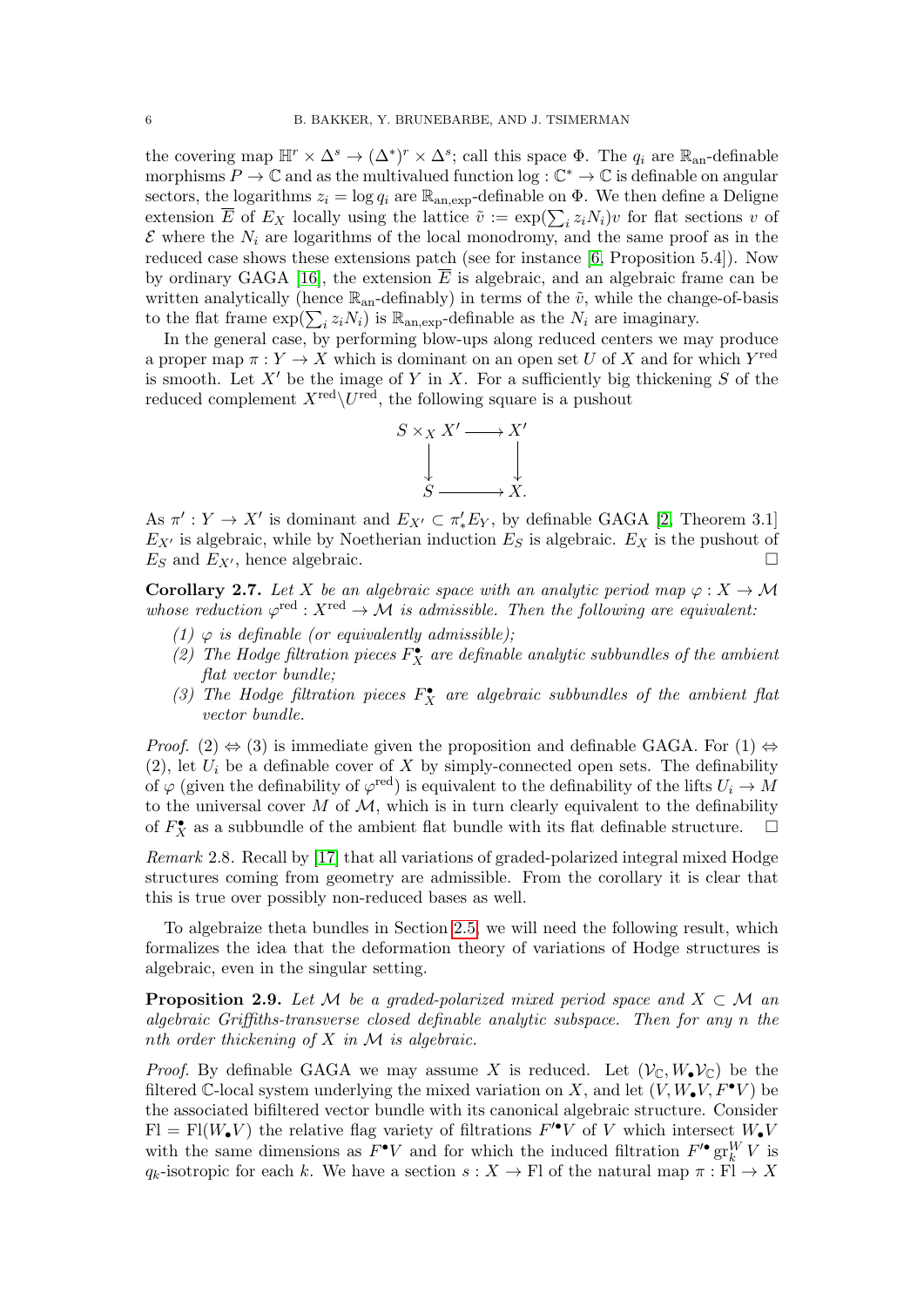given by  $F^{\bullet}V$ ; let  $S_n \subset \mathbb{F}$ l be the *n*th order thickening of  $s(X)$  in Fl, which is clearly algebraic.

There is a natural admissible period map  $\iota : S_n \to M$  extending the inclusion  $X \subset \mathcal{M}$  which we claim is the closed embedding of the *n*th order thickening. Indeed,  $S_n$  can also be analytically constructed as follows. Let  $\tilde{X}$  be the universal cover of X, so we have a closed embedding  $\tilde{X} \subset M$  where M is the universal cover of M. Let  $\tilde{S}_n$  be the nth order thickening of X in M, considered as a subspace of  $M \times \tilde{M}$  via the diagonal embedding  $M \to M \times \tilde{M}$  where  $\tilde{M}$  is the "compact" dual. Now if Γ is the image of the monodromy representation, then we have an embedding  $S_n^{\text{an}} = \Gamma \backslash \tilde{S}_n \subset \text{Fl} = \Gamma \backslash (M \times \tilde{M})$  where  $\Gamma$  acts diagonally on  $M \times \tilde{M}$ .

That  $S_n$  is analytically the closed embedding of the nth order thickening is now obvious, and the definability of  $\iota : S_n \to M$  follows from Corollary [2.7.](#page-5-0)

## 2.4. Algebracity of images.

<span id="page-6-2"></span>**Proposition 2.10.** Let X be an algebraic space and  $\varphi: X \to \mathcal{M}$  a definable mixed period map. Then there is a factorization



where  $f$  is dominant algebraic and  $\iota$  is a closed immersion.

*Proof.* First assume X reduced and let  $\pi : X' \to X$  be a resolution. By Lemma [2.4](#page-4-0) there is a partial compactification  $X' \subset Z'$  for which the period map of  $X'$  extends to a proper map  $\overline{\varphi}: Z' \to M$ . Now apply [\[2,](#page-18-0) Theorem 4.2].

In general, let Y be the closure of the image of  $X^{\text{red}}$ , which is algebraic by the above. By definable GAGA, the pullback  $X_n \subset X$  of the nth order thickening of Y to X is an increasing sequence of subspaces set-theoretically supported on all of  $X^{\text{red}}$ , which by Noetherian induction [\[2,](#page-18-0) Cor. 2.32] on the supports of the ideal sheaves  $I_{X_n}$  is eventually all of X. By Proposition [2.9](#page-5-1) and definable GAGA, the claim for X follows.

<span id="page-6-0"></span>Corollary 2.11. Let  $\Gamma_{\text{mon}} \subset \mathbf{G}(\mathbb{Z})$  be the image of the monodromy representation of the variation of mixed Hodge structures associated to  $\varphi$ , and  $\varphi_{\text{mon}}$ :  $X \to \Gamma_{\text{mon}}\backslash M$  the corresponding lift of  $\varphi$ . Then there is a factorization



where  $f$  is dominant algebraic and  $\iota$  is a closed immersion.

*Proof.* As in the above proof we may assume  $\varphi$  and therefore  $\varphi$ <sub>mon</sub> is proper. Taking  $\Gamma'_{\text{mon}} \subset \Gamma_{\text{mon}}$  to be a finite-index torsion-free normal subgroup, Y will be the quotient of the image of X in  $\Gamma'_{\text{mon}}\setminus M$  by  $\Gamma_{\text{mon}}/\Gamma'_{\text{mon}}$ , so we may assume  $\Gamma_{\text{mon}}$  to be contained in a torsion-free normal arithmetic subgroup  $\Gamma \subset \mathbf{G}(\mathbb{Z})$ . Now Y is a finite étale cover of the image in  $\Gamma \backslash M$  and therefore algebraic.

<span id="page-6-1"></span>2.5. Theta bundles. Let  $D$  be a polarized pure period space parametrizing polarized weight  $-1$  Hodge structures V on  $(V_{\mathbb{Z}}, q_{\mathbb{Z}})$ . We can consider the graded-polarized mixed period spaces  $\mathcal M$  resp.  $\mathcal M'$  of extensions

$$
0 \to V \to E \to \mathbb{Z}(0) \to 0
$$

 $\Box$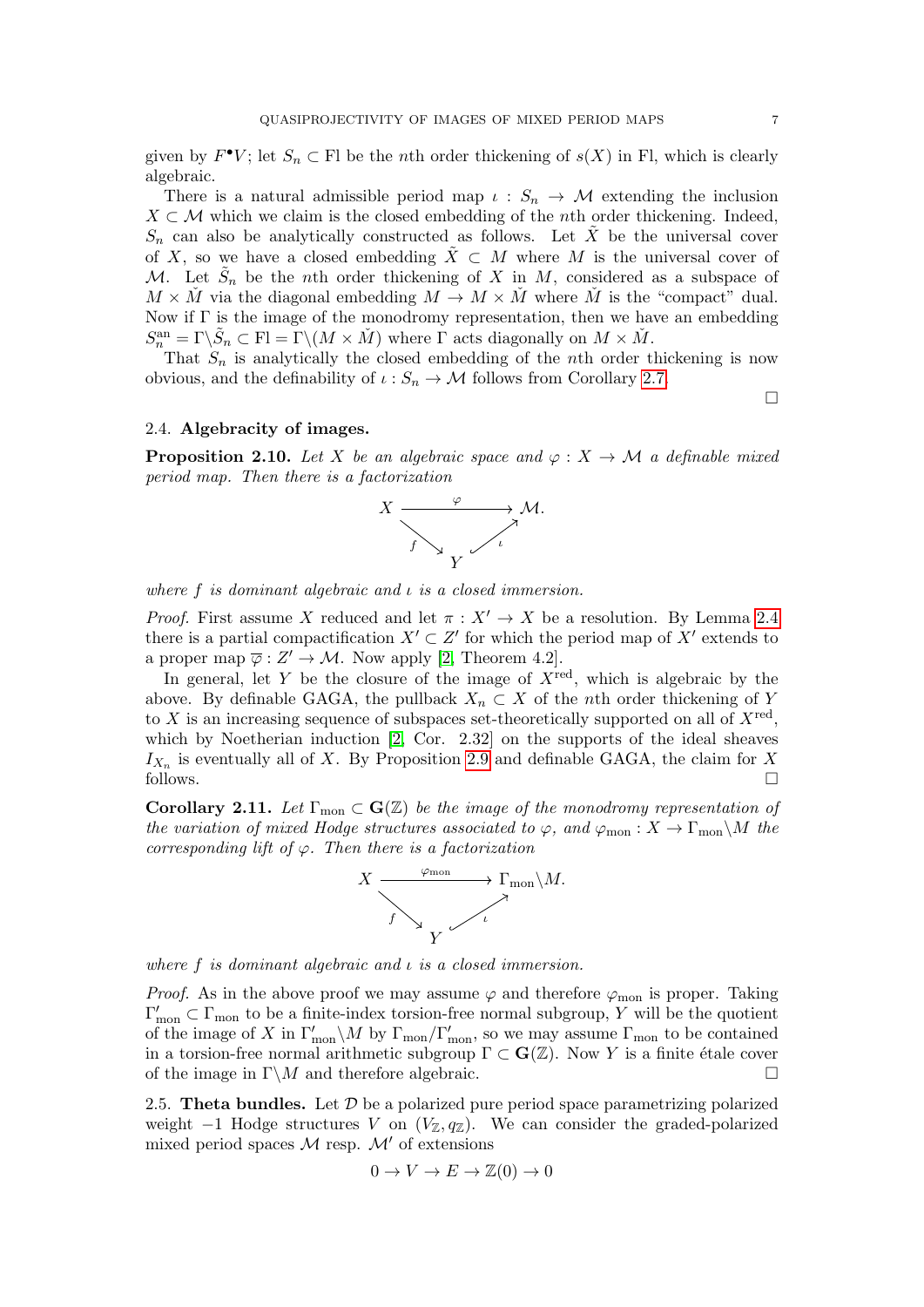resp.

$$
0 \to \mathbb{Z}(-1) \to E \to V \to 0
$$

both of which map to D. We may also consider the graded-polarized mixed period space B parametrizing mixed Hodge structures E with weights  $[-2, 0]$  with

$$
gr_{-2}^{W} E = \mathbb{Z}(-1)
$$
  
\n
$$
gr_{-1}^{W} E = V
$$
  
\n
$$
gr_{0}^{W} E = \mathbb{Z}(0).
$$

The natural map  $\mathcal{B} \to \mathcal{M} \times_{\mathcal{D}} \mathcal{M}'$  is canonically an analytic  $\text{Ext}^1_{\mathbb{Z}MHS}(\mathbb{Z}(0), \mathbb{Z}(-1)) \cong$  $\mathbf{G}_m$  torsor which we call the biextension torsor; the associated analytic line bundle P on  $M \times_{\mathcal{D}} M'$  we call the biextension bundle. Viewing  $M \to \mathcal{D}$  as the universal intermediate Jacobian

$$
J(\mathcal{V}) := \mathcal{V}_{\mathbb{C}}/F^0\mathcal{V} + \mathcal{V}_{\mathbb{Z}}
$$

and  $\mathcal{M}' \to \mathcal{D}$  as the dual  $J(\mathcal{H}^{\vee})$ , the biextension bundle  $\mathcal P$  is naturally thought of as the universal Poincaré bundle.

Remark 2.12. While the total space  $\mathcal{B}$ , the map to  $\mathcal{M} \times_{\mathcal{D}} \mathcal{M}'$ , and the  $\mathbf{G}_m$ -action are all definable analytic, it is not clear that  $\mathcal B$  is a definable analytic  $\mathbf G_m$ -torsor as it is not clearly that it is definably locally trivial.

<span id="page-7-0"></span>**Proposition 2.13.** Let X be an algebraic space and  $\varphi: X \to \mathcal{M} \times_{\mathcal{D}} \mathcal{M}'$  an admissible period map. Then the pullback  $B<sub>X</sub>$  of the biextension torsor has a natural algebraic *étale*  $\mathbf{G}_m$ -torsor structure for which the map  $B_X \to \mathcal{B}$  is definable.

*Proof.* We start by making some preliminary observations. First, note that  $B_X$  has a natural definable structure, as it is the base-change of  $\beta$ . Thus, it suffices to show that the space underlying  $B_X$  has an algebraic structure compatible with the definable structure. Indeed, this algebraic structure is unique by definable GAGA, hence the naturality. Since both the map to X and the  $\mathbf{G}_m$ -action are pulled back from B, they are likewise algebraic, and as  $B_X \to X$  clearly admits an fppf-local section (over  $B_X$ for instance) it follows that it is an étale  $G_m$ -torsor.

Now to show that the underlying space of  $B_X$  is algebraic we proceed by considering successively more general cases.

Step 1. For X smooth, the proposition is a result of Brosnan–Pearlstein:

<span id="page-7-1"></span>**Theorem 2.14** (Thm. 241 of [\[4\]](#page-18-2)). In the above situation and assuming X smooth,  $B_X$  $(as a sheaf) admits a natural meromorphic extension to any log smooth compactifica$ tion  $\overline{X}$  whose sections correspond to admissible liftings  $\tilde{\varphi}: X \to \mathcal{B}$  of  $\varphi$ . In particular,  $B_X$  is an étale  $\mathbf{G}_m$ -torsor.

Note that this algebraic structure is indeed compatible with the definable structure: étale locally the map  $B_X \to \mathcal{B}$  is identified with

$$
B_X \cong \mathbf{G}_m \times X \to \mathbf{G}_m \times \mathcal{B} \to \mathcal{B}
$$

where the left isomorphism is induced by a local section of  $B_X \to X$ , the middle map comes from the corresponding admissible lift  $X \to \mathcal{B}$ , and the right map is the action.

Step 2. For X reduced, by taking the closure of the image we may assume  $\varphi: X \to$  $M \times_{\mathcal{D}} M'$  is a closed immersion by Proposition [2.10.](#page-6-2) Let  $\pi : Y \to X$  be a resolution. By the previous step,  $B_Y$  is algebraic and the natural map  $B_Y \to \mathcal{B}$  is an admissible period map. It follows by Proposition [2.10](#page-6-2) again that the image of  $B_Y \to \mathcal{B}$  is algebraic, and this is just the underlying space of  $B_X$ .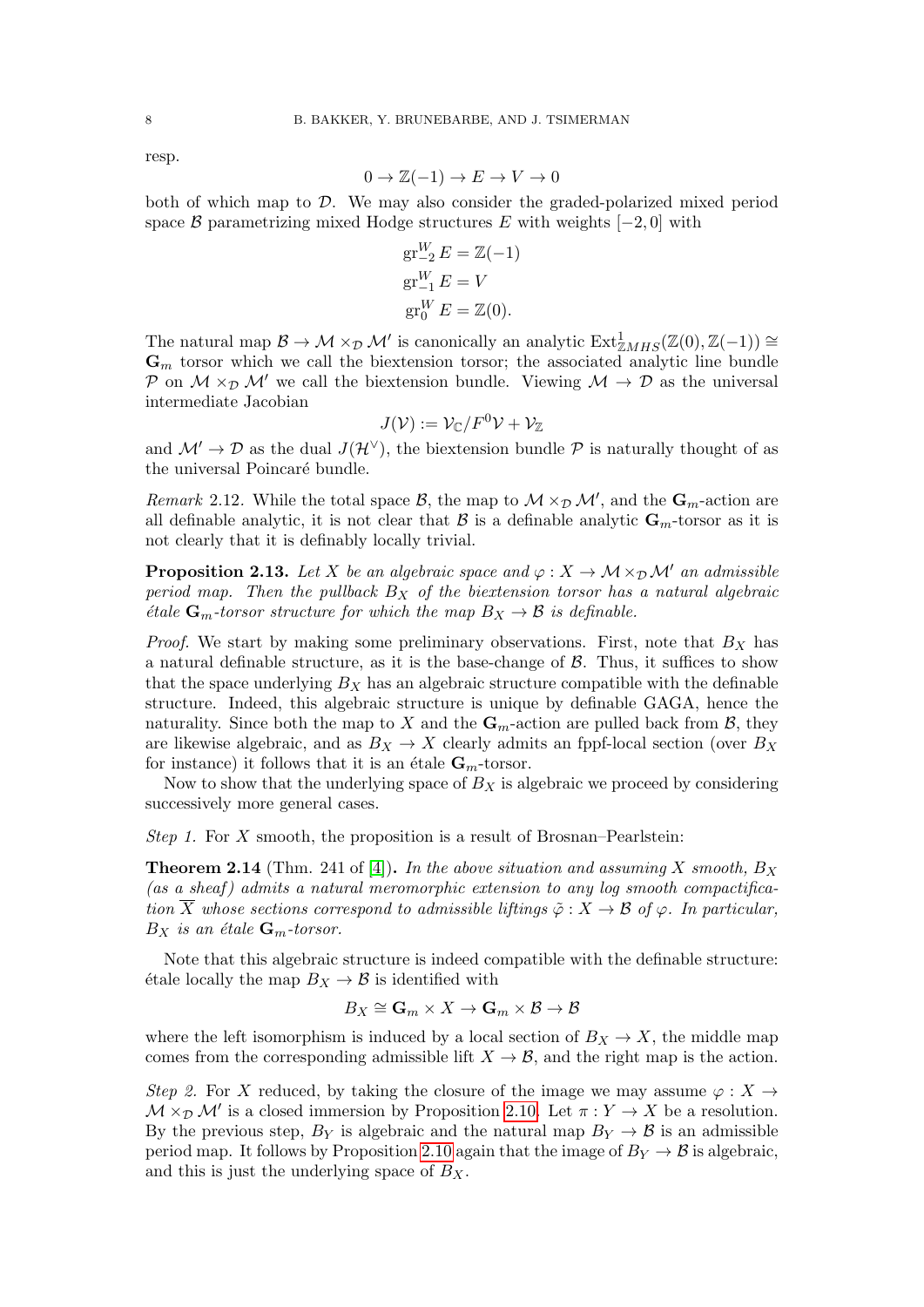Step 3. For general X we may still assume  $\varphi: X \to M \times_{\mathcal{D}} M'$  a closed immersion. By the previous step  $B_{X_{\text{red}}}$  is algebraic, and by Proposition [2.9](#page-5-1) and definable GAGA we conclude that the total space  $B_X$  is algebraic, hence  $B_X$  is algebraic.

**Corollary 2.15.** In the setup of the proposition, the pullback  $P_X$  of the biextension bundle is naturally an algebraic line bundle.

Note that we have a natural definable map

$$
\sigma: J(\mathcal{V}) \to J(\mathcal{V}^{\vee})
$$

commuting with the projection to D which on fibers is the map  $\text{Ext}^1_{\mathbb{Z} MHS}(\mathbb{Z}(0), V) \to$  $\text{Ext}^1_{\mathbb{Z} MHS}(\mathbb{Z}(0), V^{\vee})$  coming from the polarizing form  $q: V \to V^{\vee}$ .

**Definition 2.16.** Let X be an algebraic space and  $\varphi : X \to M$  an admissible period map. The line bundle  $\Theta_X$  on X which is the pullback of  $\mathcal P$  along  $\varphi \times (\sigma \circ \varphi) : X \to$  $\mathcal{M} \times_{\mathcal{D}} \mathcal{M}'$  endowed with the natural algebraic structure of Proposition [2.13](#page-7-0) is the theta bundle of  $\varphi$ .

**Proposition 2.17.** Let  $X$  be an algebraic space,  $V$  a polarized pure Hodge structure of weight  $-1$ , and  $\varphi: X \to J(V)$  an admissible quasifinite period map. Then the image  $\varphi(X)$  is contained in a translate of a subtorus which is an abelian variety.

*Proof.* By Proposition [2.10](#page-6-2) we may assume X is proper, reduced, irreducible, and a closed subspace  $X \subset J(V)$  containing the split point  $0 \in J(V)$ . By replacing X with the image of the difference map  $X \times X \to J(V)$  we may eventually assume X is a sub-group. If  $H_{\mathbb{Z}}$  is the image of the monodromy  $H_1(X,\mathbb{Z}) \to V_{\mathbb{Z}}$  and  $H_{\mathbb{C}} \subset V_{\mathbb{C}}$ the complex span, then  $X = H_C/F^0V \cap H_C + H_{\mathbb{Z}}$ . The tangent bundle of  $J(V)$  is canonically  $V_{\mathbb{C}}/F^0V$  and the Griffiths transverse subbundle is  $F^{-1}V/F^0V$ , so we have  $H_{\mathbb{Z}} \subset F^{-1}V$ . As X is definable, it must be a compact real torus, so we must have  $H_{\mathbb{R}} \cong H_{\mathbb{C}}/F^0V \cap H_{\mathbb{C}}$  via the quotient map. It follows that  $H_{\mathbb{Z}}$  underlies a polarized sub Hodge structure of level one.

<span id="page-8-1"></span>Corollary 2.18. In the setup of the proposition,  $\Theta_X$  is ample.

*Proof.* The theta bundle on  $J(V)$  is clearly the line bundle associated to the hermitian form  $q(u, \overline{v})$ , and restricts to the usual theta bundle of  $H_{\mathbb{C}}/F^0H + H_{\mathbb{Z}}$ .

<span id="page-8-0"></span>Remark 2.19. Considerations as in the previous proposition can be used to give a new proof of Theorem [2.14](#page-7-1) as follows. Consider a diagram



where the horizontal maps are Griffiths transverse closed immersions and  $X, Y$  are reduced. After base-changing along an étale map  $Y' \to Y$  with dense image,  $X' :=$  $X \times_Y Y' \to Y'$  admits a section. As in the proof of the proposition, using Proposition [2.10](#page-6-2) we may replace X' with the image of the difference map  $X' \times_{Y'} X' \to \mathcal{M} \times_{\mathcal{D}}$  $\mathcal{M}'$ , and after finitely many iterations we may assume (after shrinking Y') there is a factorization



 $\Box$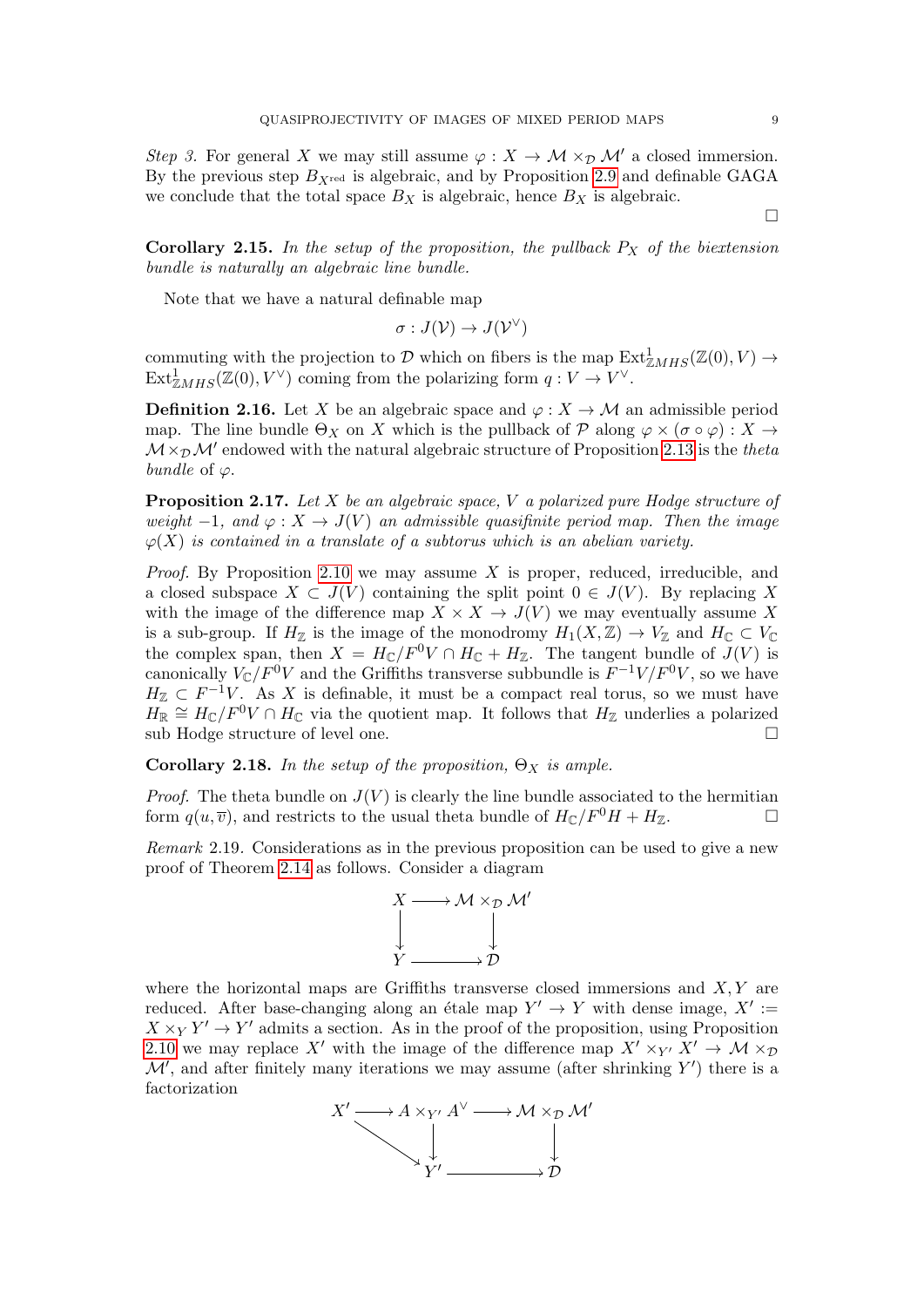where  $A \to Y'$  is a smooth definable analytic family of polarized abelian varieties whose fibers are the subgroups generated by the corresponding fibers of  $X' \to Y'$ . Then A is pulled back along a definable hence algebraic map of  $Y'$  to a Shimura variety and the universal Poincaré bundle is algebraic, so A,  $B_{A\times_{Y'}A^{\vee}}$ , and therefore  $B_{X'}$  are all algebraic. The closure of the image of  $B_{X'}$  in B is  $B_X$ , and therefore algebraic by Proposition [2.10.](#page-6-2)

While the argument in the remark directly shows that  $B_X$  is algebraic on a stratification, the global definable structure is needed to glue these algebraic structures together since the fiber dimension may jump, as shown in the example(s) below.

It is not hard to provide examples where fiber dimensions jump, even in the mixed Shimura setting. In fact, consider the universal abelian variety  $\mathcal{X}_q$  over the moduli stack  $\mathcal{A}_g$  (one may add level structure to rigidify everything into schemes). Now one may simply take a curve C inside a fiber over  $A<sub>g</sub>$ , and a generic surface S containing it. This is an example of a mixed variation of weights 0,1 with jumping fiber dimensions over the associated graded.

We give below what we consider a more interesting example, where the fibers over the graded are generically finite simply for lack of hodge classes in the associated pure variation, but then over points in the graded which acquire hodge classes, the fiber dimension jumps. This kind of example is harder to construct "artificially" in the manner above, and appears to be a more intrinsic geometric phenomenon.

**Example 2.20.** Let  $K$  be a sufficiently high level cover of the moduli space of K3 surfaces polarized by the lattice  $(\begin{smallmatrix} 0 & 2 \\ 2 & 0 \end{smallmatrix})$ , so that it is an irreducible quasiprojective variety. Let  $f_1, f_2$  be the divisor classes of the two elliptic pencils and let S be the moduli space of pairs  $(X, E)$  with  $X \in K$  and E a smooth section of  $f_1$ . S is also irreducible and admits a forgetful map  $S \to K$ . Consider the cohomology of the complement  $H^2(X\backslash E, \mathbb{Z})$  which sits in an extension

$$
0 \to H^2(X,\mathbb{Z})/\mathbb{Z}f_1 \to H^2(X \backslash E,\mathbb{Z}) \to H^1(E,\mathbb{Z})(-1) \to 0.
$$

Let  $H^2_v(X,\mathbb{Z}) := H^2(X,\mathbb{Z})/(\mathbb{Z}f_1 + \mathbb{Z}f_2)$ , which yields an extension

$$
0 \to H^2_v(X, \mathbb{Z}) \to H^2_v(X \backslash E, \mathbb{Z}) \to H^1(E, \mathbb{Z})(-1) \to 0.
$$

Let  $\varphi: S \to M$  be the resulting mixed period map for the variation  $H^2_v(X \backslash E, \mathbb{Z})$ , and  $\text{gr}\,\varphi\,:\,S\,\to\,\mathcal{D}$  that of the associated graded. It is easy to see that  $H_v^2(X,\mathbb{Z})\otimes$  $H^1(E,\mathbb{Z})^{\vee}(1)$  generically has no nontrivial sub Hodge structures, so the generic fiber of gr $\varphi$  is 0-dimensional. On the other hand, if X is the Kummer surface of  $E \times E^{0}$ with the elliptic pencil given by the first factor  $E \times \{0\}$ , then for  $p \in E\backslash E[2]$  we have

$$
H^2(X \setminus E \times \{p\}, \mathbb{Q}) = H^2(\text{Bl}_{E[2] \times E'[2]}(E \times E' \setminus \{\pm p\}), \mathbb{Q})^{\pm 1}
$$
  
=  $\mathbb{Q}(-1)^{17} \oplus H^1(E, \mathbb{Q}) \otimes H^1(E' \setminus \{\pm p\}, \mathbb{Q})$ 

so the associated graded is constant on the fiber of  $S \to K$  above X.

#### 3. Setup for the proof of quasiprojectivity

<span id="page-9-0"></span>In this section we collect several results that will be needed for the proof of the quasiprojectivity part of Theorem [1.1.](#page-0-1) The first is an ampleness criterion in terms of definable sections; the second allows us to endow the cohomology groups of variations of mixed Hodge structures with mixed Hodge structures over arbitrary bases; the third gives some control on the monodromy of extensions of variations of mixed Hodge structures, again over arbitrary bases.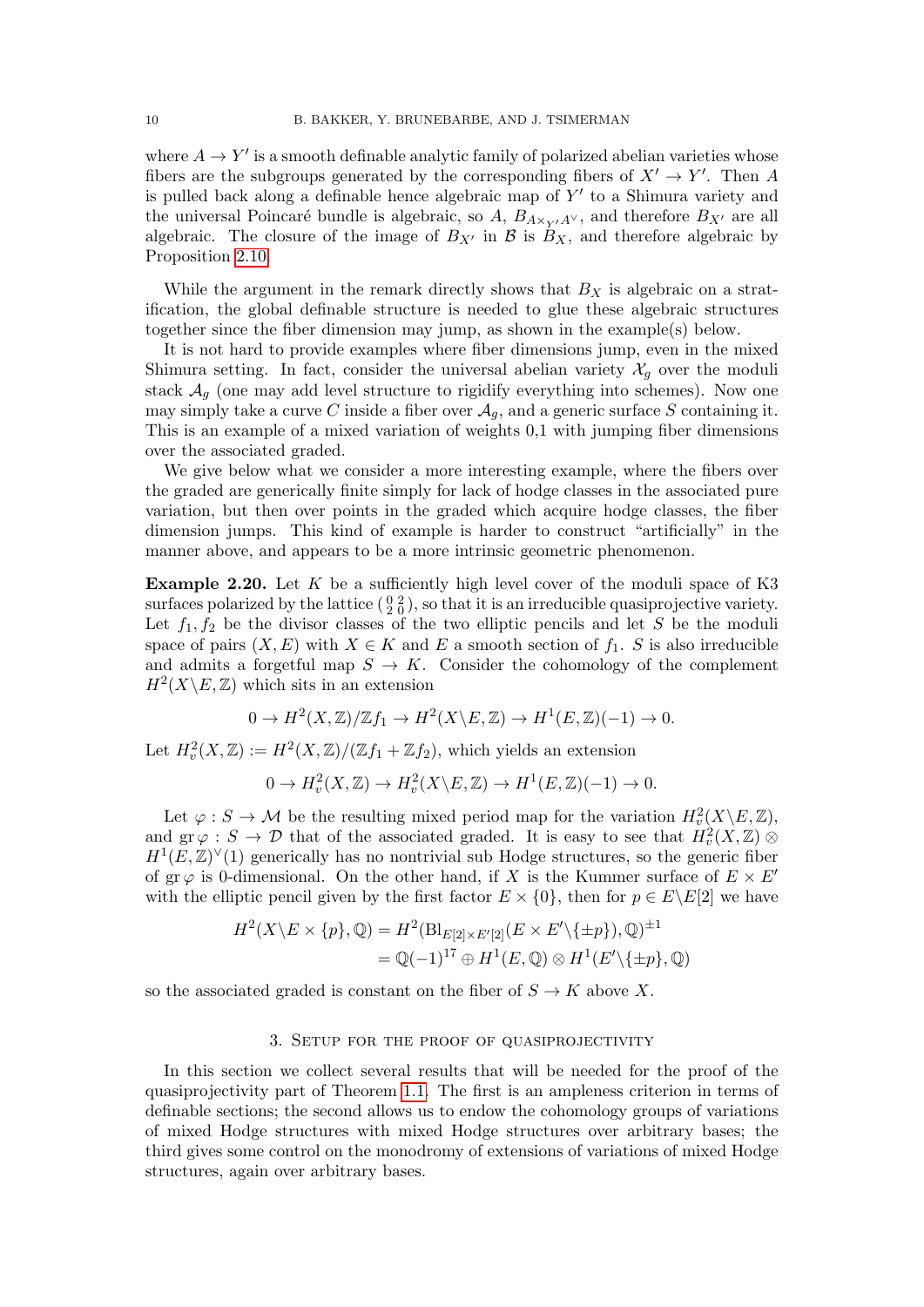3.1. Definable-analytically quasiaffine maps. We first show that to prove  $f$ ampleness of an algebraic line bundle L and an algebraic map  $f: X \to Y$ , it suffices to show the definable stalks of  $f_*L^n$  separate points. Note that this is weaker than the assumption that  $f_*L^n$  separates points definably locally on Y.

<span id="page-10-0"></span>**Proposition 3.1.** Let  $f: X \to Y$  be a map of reduced algebraic spaces, L a line bundle on X. Assume for any point  $y \in Y$  and any 0-dimensional subspace  $P \subset X$  supported on the fiber  $X_y$  above y that the restriction on stalks

$$
(f_*^{\text{def}}(L^n)^{\text{def}})_y \to (f_*^{\text{def}}(L^n|_P)^{\text{def}})_y
$$

is surjective for  $n \gg 1$ . Then L is f-ample.

*Proof.* By Zariski's main theorem, it is enough to show for all  $u$  and  $P$  as in the statement of the theorem that the restriction map

$$
(f_*(L^n))_y \to (f_*(L^n|_P))_y
$$

is surjective for  $n \gg 1$ . Let  $q : Z \to Y$  be a relative compactification of X, so q is proper and there is an open immersion  $X \to Z$  over Y. Let S be the complement of X in Z. By assumption there is an n, an analytic open neighborhood  $U \subset Y^{\text{an}}$  of y and finitely many sections of  $(L^n)^{\text{def}}(f^{-1}(U))$  separating P, since  $(f_*^{\text{def}}(L^n|_P)^{\text{def}})_y$  is a finite-dimensional vector space. We may assume there is a line bundle M extending  $L<sup>n</sup>$ , and by the following lemma definable sections extend meromorphically.

**Lemma 3.2.** Let Z be a reduced definable analytic space and  $S \subset Z$  a closed definable analytic subspace. Any definable analytic  $f: Z \backslash S \to \mathbb{C}$  extends meromorphically to Z. *Proof.* The closure of the graph  $\Gamma(f) \subset (Z \backslash S) \times \mathbb{C}$  in  $Z \times \mathbb{P}^1$  is definable and analytic by for example Bishop's theorem [\[3,](#page-18-6) Theorem 3], as definable sets have locally bounded volume.

It thus follows that

$$
(g^{\mathrm{an}}_*(\mathscr{H}\!\mathit{om}(I^m_S,M)^{\mathrm{an}})_y\rightarrow (g^{\mathrm{an}}_*(L^n_P)^{\mathrm{an}})_y
$$

is surjective for  $m \gg 0$ , and by ordinary GAGA this means the horizontal map below is surjective, finishing the proof.



 $\Box$ 

Lemma [3.1](#page-10-0) provides a particularly easy criterion for  $X \to Y$  to be quasiaffine.

**Definition 3.3.** We say that a map  $X \to Y$  of definable analytic spaces is definableanalytically quasiaffine if analytically locally on Y it factors as



where  $\iota$  is a definable analytic locally closed immersion and  $\pi_2$  the second projection.

Recalling that an algebraic map  $X \to Y$  is quasiaffine if and only if  $\mathcal{O}_X$  is relatively ample  $[9, II.5.1.6]$ , we have:

<span id="page-10-1"></span>**Corollary 3.4.** Let  $f : X \rightarrow Y$  be a map of algebraic spaces which is definableanalytically quasiaffine. Then f is quasiaffine.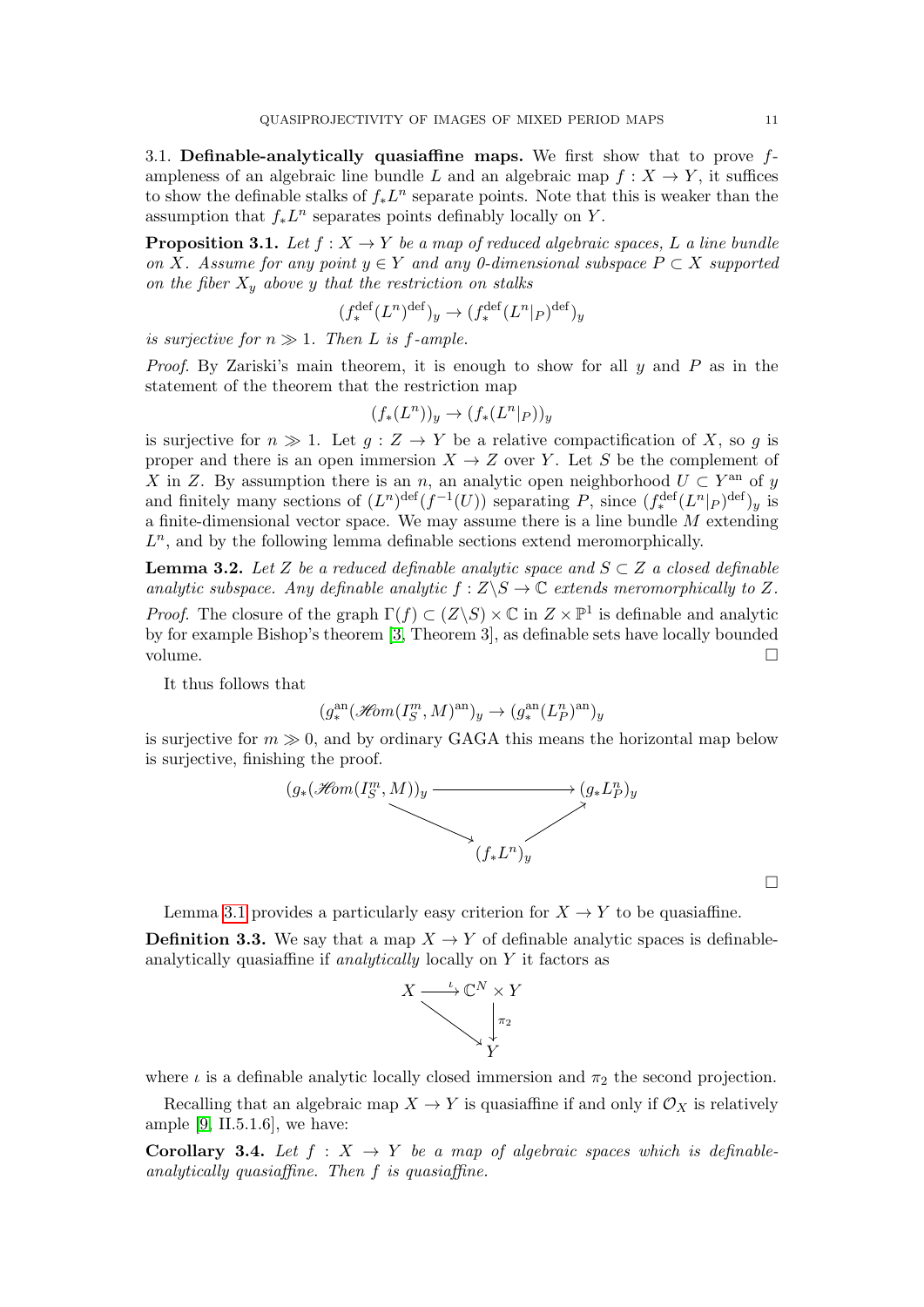3.2. Hodge modules and period maps. To equip the cohomology of variations of mixed Hodge structures over arbitrary bases with functorial mixed Hodge structures, we will rely crucially on Saito's formalism of mixed Hodge modules [\[14,](#page-18-12) [15\]](#page-18-13). Briefly, for any reduced algebraic space X there is an abelian category  $MHM(X)$  of graded polarizable mixed Hodge modules and a faithful functor

rat : 
$$
D^b
$$
 MHM $(X) \to D^b_c(\mathbb{Q}_X)$ 

which is exact with respect to the perverse  $t$ -structure and such that the usual functors  $Rf_*, f^*, f_!, f^!, \mathcal{S}^L, R\mathcal{H}\!{\it om}$  on derived categories of constructible sheaves lift to functors  $f_*, f^*, f_!, f^!, \mathcal{S}, \mathcal{H}\!\!\mathit{om}.$  For X smooth, a mixed Hodge module consists of a filtered Dmodule M and a Q-perverse sheaf P with a quasi-isomorphism  $DR(M) \stackrel{\cong}{\rightarrow} P_{\mathbb{C}}$  where  $DR(M)$  is the de Rham complex of M, while in the general case they are patched together from such objects via local embeddings into smooth ambient spaces.

**Definition 3.5.** For X a reduced algebraic space we say  $E \in D^b$  MHM(X) is smooth if its underlying rational structure is a local system in degree 0 (with respect to the standard *t*-structure on  $D_c^b(\mathbb{Q}_X)$ .

<span id="page-11-0"></span>For smooth  $X$ , there is a natural equivalence of categories [\[15,](#page-18-13) Theorem 3.27]

(2) {admissible variations of rational   
mixed Hodge structures on 
$$
X
$$
}  $\rightarrow$  {smooth objects of  $D^b$  MHM $(X)$ }

which is compatible with pull-backs along algebraic maps  $f: X \to Y$ .

<span id="page-11-2"></span>**Proposition 3.6.** The functor [\(2\)](#page-11-0) uniquely extends to a fully faithful functor for any reduced algebraic space X which is compatible with pull-backs along algebraic maps  $f: X \to Y$ . If X is moreover seminormal then the extension is an equivalence of categories.

In particular, to every admissible period map  $X \to \mathcal{M}$  we obtain a "pullback ob-ject"<sup>[4](#page-11-1)</sup>  $E_X^H \in D^b$  MHM(X) whose underlying rational structure is the local system  $\mathcal{E}_X$ .

Proof. The uniqueness and functoriality are consequences of the uniqueness and functoriality for smooth  $X$  and the following fact:

<span id="page-11-3"></span>**Lemma 3.7.** Let X be a reduced algebraic space. For smooth  $E, F \in D^b \text{MHM}(X)$ and any dense open set  $j: U \to X$  we have

$$
\operatorname{Hom}(E, F) \cong \operatorname{Hom}(j^*E, j^*F)
$$

via the natural map.

*Proof.* Let  $\mathcal{E} = \text{rat}(E)$  and  $\mathcal{F} = \text{rat}(F)$ . On the level of sheaves

$$
\operatorname{Hom}(\mathcal{E}, \mathcal{F}) \cong \operatorname{Hom}(j^*\mathcal{E}, j^*\mathcal{F})
$$

via the natural map, while

(3)  
\n
$$
\text{Hom}(E, F) = \text{Hom}(\mathbb{Q}_X^H, \mathcal{H}om(E, F))
$$
\n
$$
= \text{Hom}(\mathbb{Q}(0), \text{pt}_* \mathcal{H}om(E, F))
$$
\n
$$
= \text{Hdg}_0(\text{Hom}(\mathcal{E}, \mathcal{F}))_{\mathbb{Q}}
$$

where we equip  $\text{Hom}(\mathcal{E}, \mathcal{F})$  with its mixed Hodge structure as  $\text{rat}(H^0 \text{ pt}_* \mathcal{H}om(E, F))$ and define  $\text{Hdg}_k(H)_{\mathbb{Q}} := \text{Hom}(\mathbb{Q}(-k), H) = F^k H \cap W_{2k} H_{\mathbb{Q}}$  in general for a rational mixed Hodge structure H. Likewise for  $\text{Hom}(j^*E, j^*F)$ .

<span id="page-11-1"></span> ${}^4E^H_X$  of course depends on  $\varphi$ .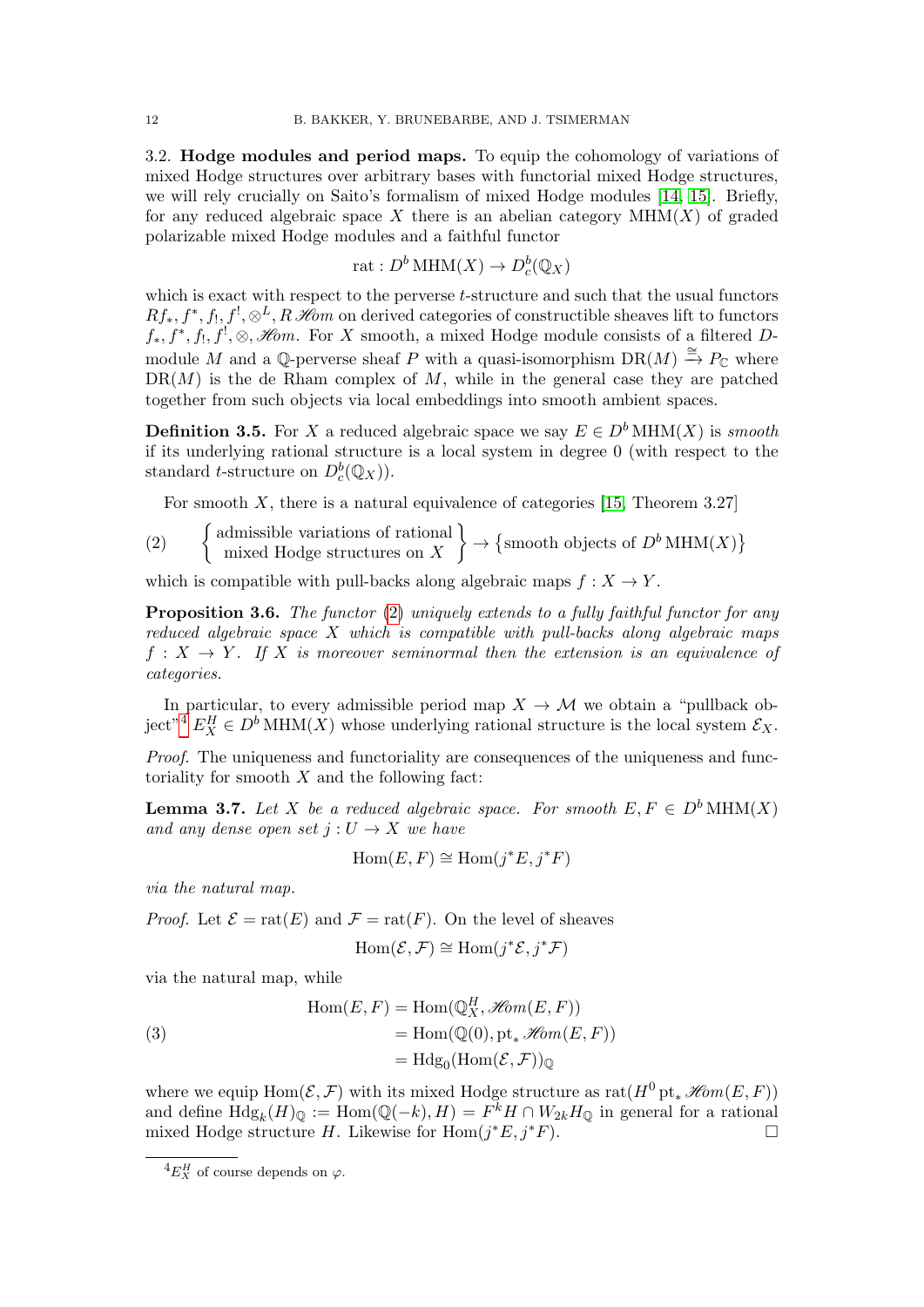It therefore suffices to show the existence of an extension of  $E_{X_{\text{reg}}}^H$  on the regular locus  $X^{\text{reg}} \subset X$  to an object  $E \in D^b$  MHM(X) with rational structure  $\mathcal{E}_X$ . We proceed by induction on  $\dim X$ , the 0-dimensional case being obvious.

Let  $\pi: X' \to X$  be a resolution, let  $S \subset X$  be the singular locus, and let  $S' \subset X'$  be the reduced preimage of S. By induction we may assume  $E_S^H$  and  $E_{S'}^H \cong \pi^*E_S$  exist, and by stipulation  $E_{X'}^H$  exists. We have a triangle in  $D^b$  MHM(X)

(4) 
$$
\mathbb{Q}_X^H \to \pi_* \mathbb{Q}_{X'}^H \to A \to \mathbb{Q}_X^H[1].
$$

As  $\pi$  is proper the middle map has an adjoint

<span id="page-12-1"></span><span id="page-12-0"></span>
$$
\mathbb{Q}_{X'}^H \to \pi^! A.
$$

Consider the map

$$
E_{X'}^H \to E_{X'}^H \otimes \pi^! A
$$

obtained from tensoring by  $E_{X'}^H$ . We have natural identifications

$$
E_{X'}^H \otimes \pi^! A \cong E_{S'}^H \otimes \pi^! A \cong \pi^! (E_S^H \otimes A)
$$

the first because  $\pi^!A$  is supported on S' and the second because  $E_S^H$  is smooth. We therefore obtain a map  $E_{X'}^H \to \pi^!(E_S^H \otimes A)$ , and we define E to be the cone of the adjoint:

(5) 
$$
E \to \pi_* E^H_{X'} \to E^H_S \otimes A \to E[1].
$$

The image of [\(5\)](#page-12-0) under rat is easily seen to be isomorphic to the natural sequence

$$
\mathcal{E}_X \to R\pi_* \mathcal{E}_{X'} \to \mathcal{E}_S \otimes \text{rat}(A) \to \mathcal{E}_X[1].
$$

obtained by tensoring the rat of [\(4\)](#page-12-1) by  $\mathcal{E}_X$ . Moreover, restricting [\(5\)](#page-12-0) to the regular locus we see (by proper base-change) that  $E_{X^{\text{reg}}}^H \cong E_{X'}^H|_{X^{\text{reg}}} \cong E|_{X^{\text{reg}}}$ .

For the second claim, assume that X is seminormal and let  $\pi : X' \to X$  be a resolution. Let  $E \in D^b \text{MHM}(X)$  be a smooth object and let us prove that it comes from an admissible variation of rational mixed Hodge structures on  $X$ . Since we can argue Zariski-locally, let's assume that  $\pi^*E$  is associated to a period map  $\varphi$ :  $X' \to M$ . Clearly  $\varphi$  is pointwise constant on any fiber of  $\pi$ . Since M is smooth and X seminormal, it follows that  $\varphi$  factors through X. Here we've used that the analytification of a seminormal algebraic space is weakly normal [\[7,](#page-18-14) Cor. 6.14] so that the regular functions are continuous meromorphic functions.

Remark 3.8. The seminormality hypothesis is necessary in the second statement of Proposition [3.6](#page-11-2) as in general the seminormalization  $X' \to X$  is a universal homeomorphism and the functor rat :  $D^b \text{MHM}(X) \to D^b_c(\mathbb{Q}_X)$  is faithful.

3.3. Monodromy of extensions. Let Y be a reduced algebraic space with an admissible variation of rational mixed Hodge structures  $V_Y$ . Let X be a reduced algebraic space with a map  $f: X \to Y$  and an admissible variation of rational mixed Hodge structures  $E_X$  which sits in an extension

$$
0 \to V_X \to E_X \to \mathbb{Q}_X(0) \to 0
$$

where  $V_X = f^*V_Y$ . We have a corresponding exact sequence of rational structures

$$
0 \to \mathcal{V}_X \to \mathcal{E}_X \to \mathbb{Q}_X \to 0.
$$

Given a point  $y \in Y$ , let  $U \subset Y$  be a small neighborhood. The local system  $\mathcal{E}_X$ restricted to  $X_U := f^{-1}(U)$  has monodromy landing in  $\mathcal{V}_{Y,y}$ , and we will need two lemmas controlling the image.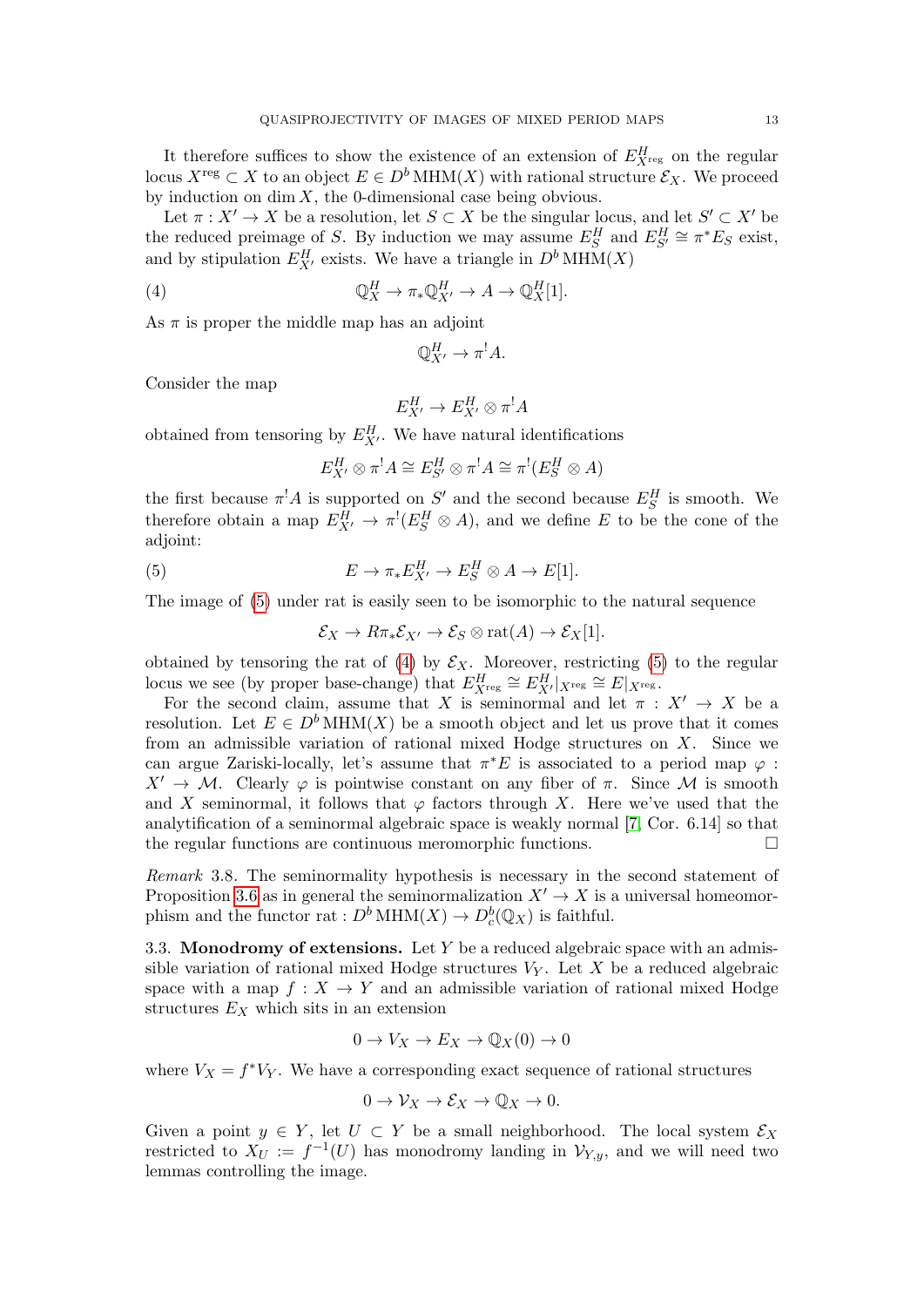<span id="page-13-2"></span>**Lemma 3.9.** In the above situation, the image of the extension class of  $\mathcal{E}_X$  in  $\text{Ext}^1(\mathbb{Q}_X, \mathcal{V}_X) \cong$  $H<sup>1</sup>(X, V_X)$  under the composition

(6) 
$$
H^1(X, \mathcal{V}_X) \to H^1(Y, Rf_*\mathcal{V}_X) \to (R^1f_*\mathcal{V}_X)_y
$$

is Hodge of weight 0 for any  $y \in Y$ .

Note that in the statement of the lemma we are using that  $\mathcal{V}_X$  underlies an object  $V_X^H \in D^b \text{MHM}(X)$  by Proposition [3.6,](#page-11-2) and that the sequence [\(6\)](#page-13-0) underlies

<span id="page-13-0"></span>
$$
H^1\operatorname{pt}_*(V_X^H)\to H^1\operatorname{pt}_*(f_*V_X^H)\to H^1(i_y^*f_*V_X^H)
$$

where  $i_y : y \to Y$  is the inclusion. All three groups in [\(6\)](#page-13-0) are therefore equipped with mixed Hodge structures and the maps are morphisms of mixed Hodge structures.

Proof. The triangle

$$
\mathcal{V}_X \to \mathcal{E}_X \to \mathbb{Q}_X \to \mathcal{V}_X[1]
$$

lifts to a triangle

$$
V_X^H \to E_X^H \to \mathbb{Q}_X^H \to V_X^H[1]
$$

in  $D<sup>b</sup> MHM(X)$  as the morphisms exist by Lemma [3.7](#page-11-3) and exactness can be checked on the underlying rational structures. Moreover,

$$
\operatorname{Hom}(\mathbb{Q}(0), H^1\operatorname{pt}_*V_X)=\operatorname{Hom}(\mathbb{Q}(0), \operatorname{pt}_*V_X^H[1])=H^1\operatorname{pt}_*(V_X^H)
$$

and the group on the left is the weight 0 Hodge classes of  $H^1(X, \mathcal{V}_X)$ .

Note that  $f_* V_X^H = V_Y^H \otimes f_* (\mathbb{Q}_X^H)$  and that  $H^1(i_y^* f_* V_X^H) \cong i_y^* V_Y^H \otimes H^1(i_y^* f_* \mathbb{Q}_X^H) \cong \text{Hom}(H_1(X_U, \mathbb{Q}), \mathcal{V}_{Y,y})$ 

as mixed Hodge structures. Furthermore, under this identification the image of the extension class of  $\mathcal{E}_X$  under [\(6\)](#page-13-0) is precisely the monodromy representation of  $\mathcal{E}_X$  restricted to  $X_{U}$ .

The previous lemma therefore implies that the monodromy representation  $H_1(X_U, \mathbb{Q}) \rightarrow$  $V_{Y,y}$  is a morphism of mixed Hodge structures; the following lemma controls the Hodge numbers of  $H_1(X_U, \mathbb{Q})$ .

<span id="page-13-3"></span>**Lemma 3.10.** For any map  $f: X \to Y$  of reduced algebraic spaces and any  $y \in Y$ , the nonzero Hodge numbers  $h^{p,q}$  of  $(R^nf_*\mathbb{Q}_X)_y$  satisfy  $0 \leq p, q \leq n$ .

<span id="page-13-1"></span>Remark 3.11. The claim is true for  $Y$  a point (for instance see [\[13,](#page-18-15) Thm. 5.39]), and therefore for proper  $f$  by proper base-change.

In the following proof the sheaves/morphisms between them naturally underlie objects in the derived category of mixed Hodge modules (and thus possess/preserve natural mixed Hodge structures), but we phrase the argument entirely in terms of the rational structures for simplicity.

*Proof.* We proceed by induction on dim X, the claim being obvious if X is 0-dimensional. Choose a relative compactification  $Z$  and let  $F$  be the fiber over  $y$ .

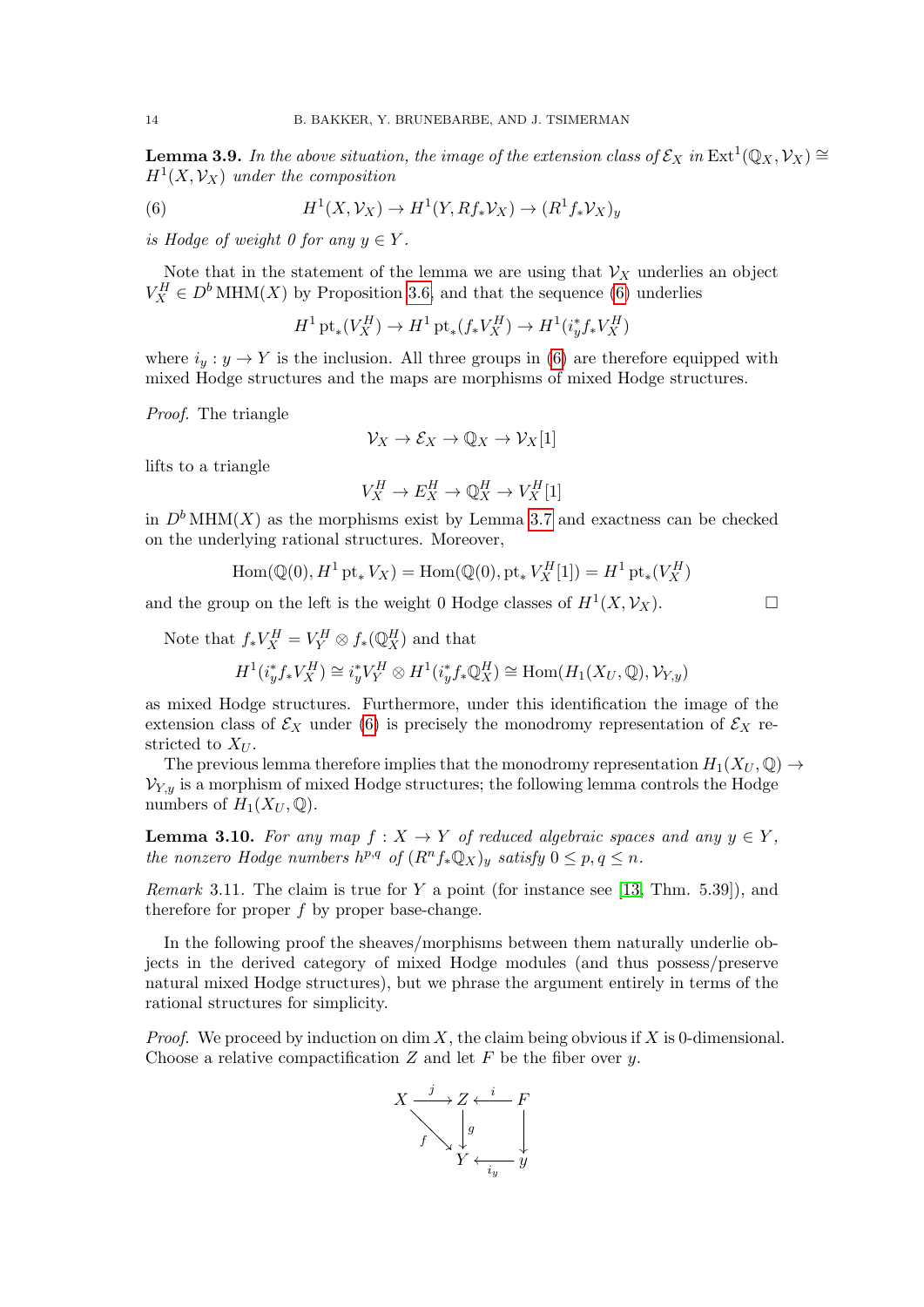Let Z' be a log resolution of  $(Z, Z \setminus X)$  and let  $X', F'$  be the reduced preimages of  $X, F$ .

<span id="page-14-0"></span>

The map  $\varphi$  is an isomorphism on a dense Zariski open set  $V \subset X$ ; let  $\iota : S \to X$  be the inclusion of the complement of V and  $\iota': S' \to X'$  the preimage.

There is a natural morphism  $\mathbb{Q}_X \to R\varphi_*\mathbb{Q}_{X'}$ . Let A be the cone, so we have a triangle

(7) 
$$
\mathbb{Q}_X \to R\varphi_*\mathbb{Q}_{X'} \to A \to \mathbb{Q}_X[1]
$$

and note that  $\mathscr{H}^i(A) = 0$  for  $i < 0$ . Applying  $R\Gamma i^* R j_*$  we obtain an exact sequence

<span id="page-14-1"></span>(8) 
$$
H^{n-1}(i^*Rj_*A) \longrightarrow H^n(i^*Rj_*\mathbb{Q}_X) \longrightarrow H^n(i^*Rj_*R\varphi_*\mathbb{Q}_{X'})
$$

$$
\parallel \qquad \qquad \parallel \qquad \qquad \parallel
$$

$$
(R^n f_*\mathbb{Q}_X)_y \qquad H^n(i'^*Rj'_*\mathbb{Q}_{X'})
$$

where the vertical identifications are by proper base-change. The object  $A$  is supported on  $S$ , so pulling  $(7)$  back to  $S$  we obtain a triangle

$$
\mathbb{Q}_S \to R\gamma_* \mathbb{Q}_{S'} \to \iota^* A \to \mathbb{Q}_S[1]
$$

and after applying  $R\Gamma i^* R j_* \iota_*$  an exact sequence

$$
H^{n-1}(i^*Rj_*\iota_*R\gamma_*\mathbb{Q}_{S''}) \longrightarrow H^{n-1}(i^*Rj_*A) \longrightarrow H^n(i^*Rj_*\iota_*\mathbb{Q}_S)
$$
  
\n
$$
\parallel \qquad \qquad \parallel
$$
  
\n
$$
(R^{n-1}(f \circ \iota \circ \gamma)_*\mathbb{Q}_{S''})_y \qquad (R^n(f \circ \iota)_*\mathbb{Q}_S)_y.
$$

By the induction hypothesis, it follows that the nonzero Hodge numbers  $h^{p,q}$  of  $H^{n-1}(i^*Rj_*A)$ have  $0 \leq p, q \leq n$ , and by [\(8\)](#page-14-1) it is therefore enough to prove:

*Claim.* The nonzero Hodge numbers  $h^{p,q}$  of  $H^n(i'^*Rj'_*\mathbb{Q}_{X'})$  satisfy  $0 \leq p, q \leq n$ .

*Proof.* Recall that  $Rj'_{*}$  is exact in the perverse t-structure; let  $M = j'_{*} \mathbb{Q}_{X'}^{H}[d]$  where  $d = \dim X$  (we may assume X' irreducible). Recall that

$$
\operatorname{gr}_{d+k}^W M = \bigoplus_{|I|=k} \mathbb{Q}_{D_I}^H (-k)[d-k]
$$

where  $D_I = \bigcap_{i \in I} D_i$  is the *I*<sup>th</sup> boundary stratum of  $Z' \setminus X'$ . Defining  $F'_I := F' \cap D_I$  to be the reduced intersection, we have  $i'^* \mathbb{Q}_{D_I}^H = \mathbb{Q}_{F'_I}^H$  (as this is clearly true on the level of underlying rational structures), so

$$
i'^* \operatorname{gr}_{d+k}^W M = \bigoplus_{|I|=k} \mathbb{Q}_{F'_I}^H(-k)[d-k].
$$

To prove the claim, it suffices to show the claimed vanishing of Hodge numbers for  $H^{n-d}(i'^* \operatorname{gr}^W_{d+k} M)$  for all k. This in turn follows because  $H^{n-k}(F'_I, \overline{\mathbb{Q}})(-k)$  satisfies the vanishing for all  $k$  (see Remark [3.11\)](#page-13-1).

 $\Box$ 

 $\Box$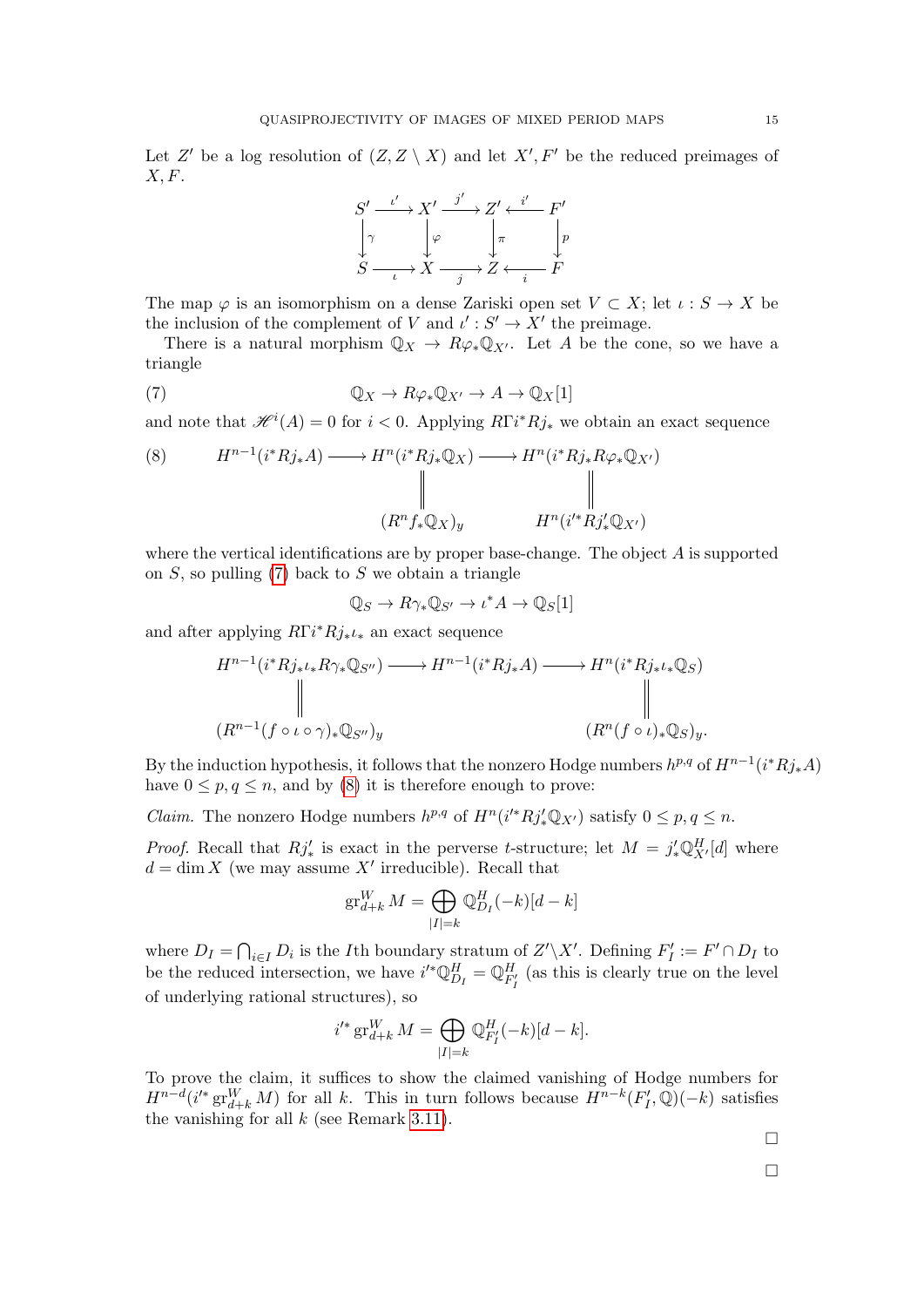### 4. Proof of quasiprojectivity

<span id="page-15-0"></span>4.1. Induction step. Let  $\mathcal{M}_w$  be a mixed period space parametrizing graded-polarized integral mixed Hodge structures E with weights  $\leq w$  and let  $\mathcal{M}_{w-1}$  (resp.  $\mathcal{M}_{[w-1,w]}$ ,  $\mathcal{D}_{w-1}$ ) be the graded-polarized mixed period space parametrizing mixed Hodge structures H of the form  $W_{w-1}E$  (resp.  $\operatorname{gr}^W_{[w-1,w]}E, \operatorname{gr}^W_{w-1}E$ ). We naturally have a definable analytic morphism

$$
\mathcal{M}_w\to \mathcal{M}_{w-1}\times_{\mathcal{D}_{w-1}}\mathcal{M}_{[w-1,w]}
$$

From section [2.5](#page-6-1) we have an analytic theta bundle  $\Theta_{[w-1,w]}$  on  $\mathcal{M}_{[w-1,w]}$ ; we also denote by  $\Theta_{[w-1,w]}$  the pullback to  $\mathcal{M}_w$ . As no confusion is likely to occur, for any period map  $\varphi: X \to \mathcal{M}_w$  we also denote by  $\Theta_{[w-1,w]}$  the pullback to X together with its natural algebraic structure as in Proposition [2.13.](#page-7-0)

The main result of this section is:

<span id="page-15-1"></span>**Proposition 4.1.** Let  $X, Y, Z$  be algebraic spaces together with a diagram



whose horizontal maps are definable Griffiths transverse closed immersions. Then  $\mathcal{O}_X$ is g-ample and the theta bundle  $\Theta_{[w-1,w]}$  is h-ample.

<span id="page-15-2"></span>**Corollary 4.2.** In the above situation,  $\Theta_{[w-1,w]}$  is f-ample.

Before the proof we make some observations. As in the introduction,  $\mathcal{M}_w$  embeds into the mixed period space  $\mathcal{M}'_0$  parametrizing extensions of the form

$$
0 \to W_{w-1}E \otimes \operatorname{gr}^W_w E^\vee \to E' \to \mathbb{Z}(0) \to 0
$$

and likewise we have embeddings of  $\mathcal{M}_{w-1}, \mathcal{M}_{[w-1,w]}, \mathcal{D}_{w-1}, \mathcal{M}_{w-1} \times_{\mathcal{D}_{w-1}} \mathcal{M}_{[w-1,w]}$ into the corresponding spaces  $\mathcal{M}_{-1}', \mathcal{M}_{[-1,0]}', \mathcal{D}_{-1}', \mathcal{M}_{-1}' \times_{\mathcal{D}_{-1}'} \mathcal{M}_{[-1,0]}'$  associated to  $\mathcal{M}_{0}'$ that are compatible with the obvious maps. Finally,  $\Theta_{[w-1,w]}$  is pulled back from  $\mathcal{M}'_0$ .

Thus we may assume  $w = 0$  and  $\operatorname{gr}^W_0 E \cong \mathbb{Z}(0)$ , and  $\mathcal{M}_0$  parametrizes extensions of the form

$$
0 \to V \to E \to \mathbb{Z}(0) \to 0
$$

for V in  $\mathcal{M}_{-1}$ . In this case,  $\mathcal{M}_0$  is isomorphic to the intermediate Jacobian

$$
J(\mathcal{V}) := \mathcal{V}_{\mathbb{C}} / F^0 \mathcal{V} + \mathcal{V}_{\mathbb{Z}}
$$

over  $\mathcal{M}_{-1}$  where  $\mathcal{V}_{\mathbb{Z}}$  is the universal  $\mathbb{Z}$ -local system and  $F^{\bullet} \mathcal{V}$  is the universal Hodge filtration. Moreover, we have maps

$$
J(W_{-2}\mathcal{V}) \to J(\mathcal{V}) \xrightarrow{\pi} J(\operatorname{gr}_{-1}^W \mathcal{V})
$$

of definable analytic spaces by interpreting each as mixed period spaces. In particular,  $M_{-1} \times_{\mathcal{D}_{-1}} M_{[-1,0]}$  is isomorphic to  $J(\text{gr}^W_{-1} \mathcal{V})$  over  $\mathcal{M}_{-1}$  and  $\pi$  has a definable action by  $J(W_{-2}V)$  which around every point of  $J(\text{gr}^W_{-1}V)$  admits an analytic (hence definable, after shrinking) trivializing section.

For any  $y \in J(\text{gr}^W_{-1}\mathcal{V})$ , let  $U' \subset J(\text{gr}^W_{-1}\mathcal{V})$  be a small ball neighborhood, and for  $z \in \mathcal{M}_{-1}$  the image of y let  $U \subset \mathcal{M}_{-1}$  be the (open) image of U'. Denote

$$
J_z^{\text{Hdg}}(W_{-2}\mathcal{V}_U) := (W_{-2}\mathcal{V}_U)_{\text{C}} / F^0 W_{-2} \mathcal{V}_U + \text{Hdg}_{-1}(W_{-2}\mathcal{V}_z)_{\mathbb{Z}},
$$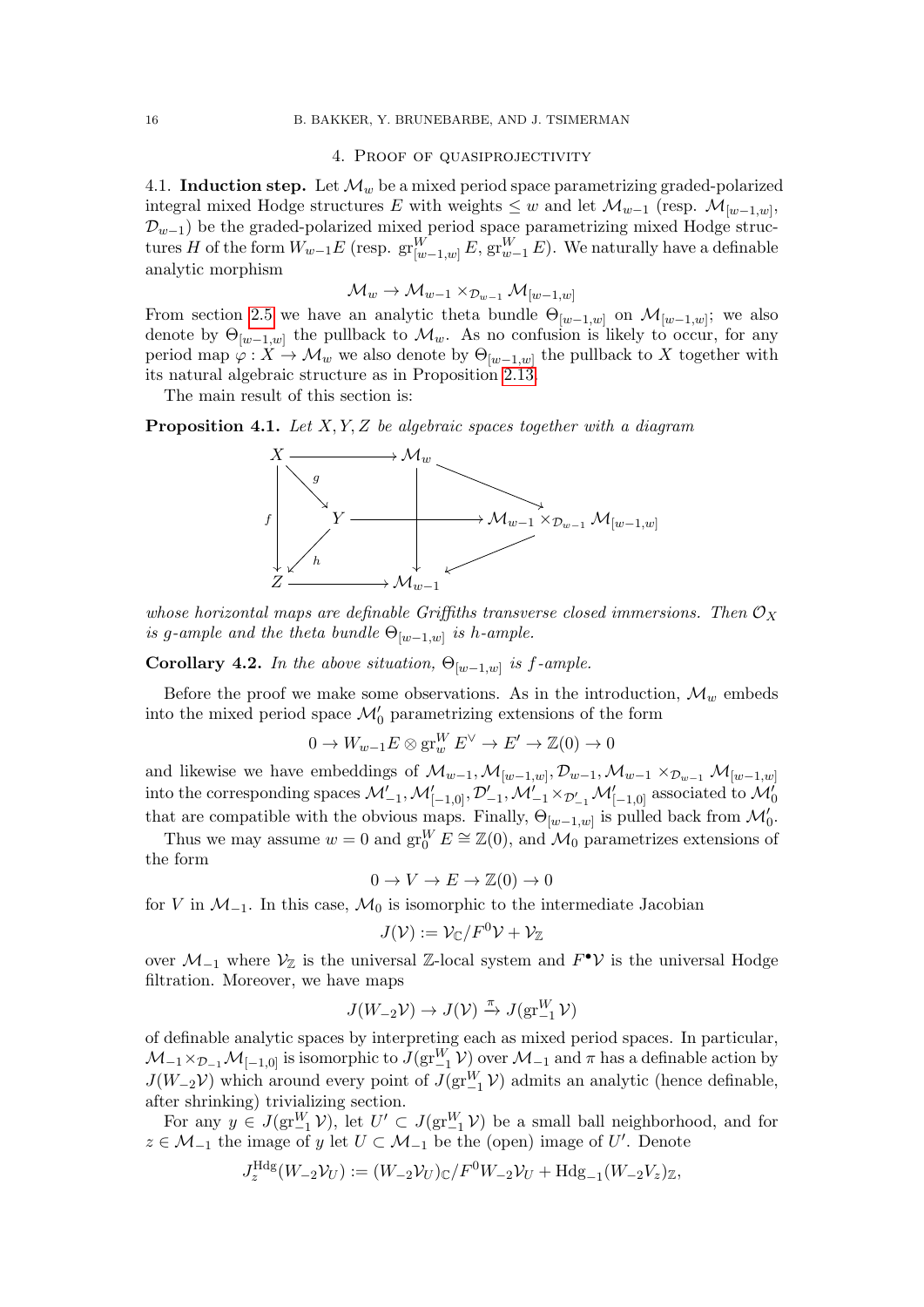where  $Hdg_k(H)_{\mathbb{Z}} := F^k H \cap W_{2k}H_{\mathbb{Z}}$ . We have a diagram

$$
J_z^{\text{Hdg}}(W_{-2}\mathcal{V}_U) \to J(W_{-2}\mathcal{V}_U) \to U.
$$

Note that independently of the choice of a basepoint there is an identification of the fundamental group of  $J(W_{-2} \mathcal{V}_U)$  with  $W_{-2} V_{\mathbb{Z}}$ , that of  $J_z^{\text{Hdg}}(W_{-2} \mathcal{V}_U)$  with  $\text{Hdg}_{-1}(W_{-2} V_z)_{\mathbb{Z}}$ , and that the first map is a covering map with covering group  $V_{\mathbb{Z}}/\mathrm{Hdg}_{-1}(W_{-2}V_z)_{\mathbb{Z}}$ .

We endow  $J_z^{\text{Hdg}}(W_{-2}\mathcal{V}_U)$  with a definable structure as follows. We may choose a definable analytic splitting

$$
W_{-2} \mathcal{V}_U \otimes \mathcal{O}_U = F^0 W_{-2} \mathcal{V}_U \oplus (\text{Hdg}_{-1}(W_{-2} V_z)_{\mathbb{Z}} \otimes \mathcal{O}_U) \oplus Q
$$

where  $Hdg_{-1}(W_{-2}V_z)_\mathbb{Z}\otimes\mathcal{O}_U\subset\mathcal{V}_U\otimes\mathcal{O}_U$  is the constant subbundle and  $Q$  is a definable analytic subbundle. We may therefore definably identify

$$
J_z^{\mathrm{Hdg}}(W_{-2}\mathcal{V}_U) \cong \mathrm{Hdg}_{-1}(W_{-2}V_z)_{\mathbf{G}_m} \times \mathbb{C}^N \times U
$$

over  $U$ , where for a mixed Hodge structure  $H$ 

$$
\mathrm{Hdg}_{-1}(H)_{\mathbf{G}_m}:=(\mathrm{Hdg}_{-1}(H)_\mathbb{Z} \otimes \mathbb{C})/\,\mathrm{Hdg}_{-1}(H)_\mathbb{Z} \cong \mathbf{G}_m^n
$$

with its canonical definable structure.

Choosing a definable section of  $\pi$ , we identify

$$
\pi^{-1}(U') \cong J(W_{-2}\mathcal{V}_U) \times_U U'.
$$

The fundamental group of  $\pi^{-1}(U')$  (after choosing a basepoint) is canonically identified with  $(W_{-2}V_z)_\mathbb{Z}$  via the action of  $J(W_{-2}V_U)$ . Denote by

$$
J_{U',y}^{\mathrm{Hdg}} := J_z^{\mathrm{Hdg}}(W_{-2}\mathcal{V}_U) \times_U U'
$$

and note that  $J_{U'u}^{\text{Hdg}}$  $U_{y}^{\text{Hdg}}$  and its definable structure don't depend on the choices. Furthermore, since  $J_z^{\text{Hdg}}(W_{-2}\mathcal{V}_U) \to U$  is clearly definable-analytically quasiaffine (even affine), we have:

<span id="page-16-0"></span>Lemma 4.3.  $J_{UV}^{\text{Hdg}}$  $U'_{U',y} \rightarrow U'$  is definable-analytically quasiaffine.

We are now ready to prove Proposition [4.1.](#page-15-1)

*Proof of Proposition [4.1.](#page-15-1)* By [\[9,](#page-18-11) II.4.6.16] we may assume  $X, Y, Z$  are all reduced. We first show that  $\Theta_{[-1,0]}$  is h-ample.  $\Theta_{[-1,0]}$  is algebraic by Proposition [2.13,](#page-7-0) and since h is proper it suffices to show it is ample on fibers, which is Corollary [2.18.](#page-8-1)

It remains to prove that  $\mathcal{O}_X$  is g-ample. Using Lemmas [3.4](#page-10-1) and [4.3,](#page-16-0) it is sufficient to show the following:

*Claim.* For any  $y \in Y$  and any sufficiently small open ball neighborhood  $y \in U'$  $J(\text{gr}^W_{-1}\mathcal{V})$  as above we have a definable analytic lifting

<span id="page-16-1"></span>

where  $X_{U'} := X \cap \pi^{-1}(U')$ .

*Proof.* While  $J_{UU}^{\text{Hdg}}$  $U'_{U',y}$   $\rightarrow \pi^{-1}(U')$  is of course not definable, we first claim:

**Lemma 4.4.** Any analytic lift as in  $(9)$  is definable.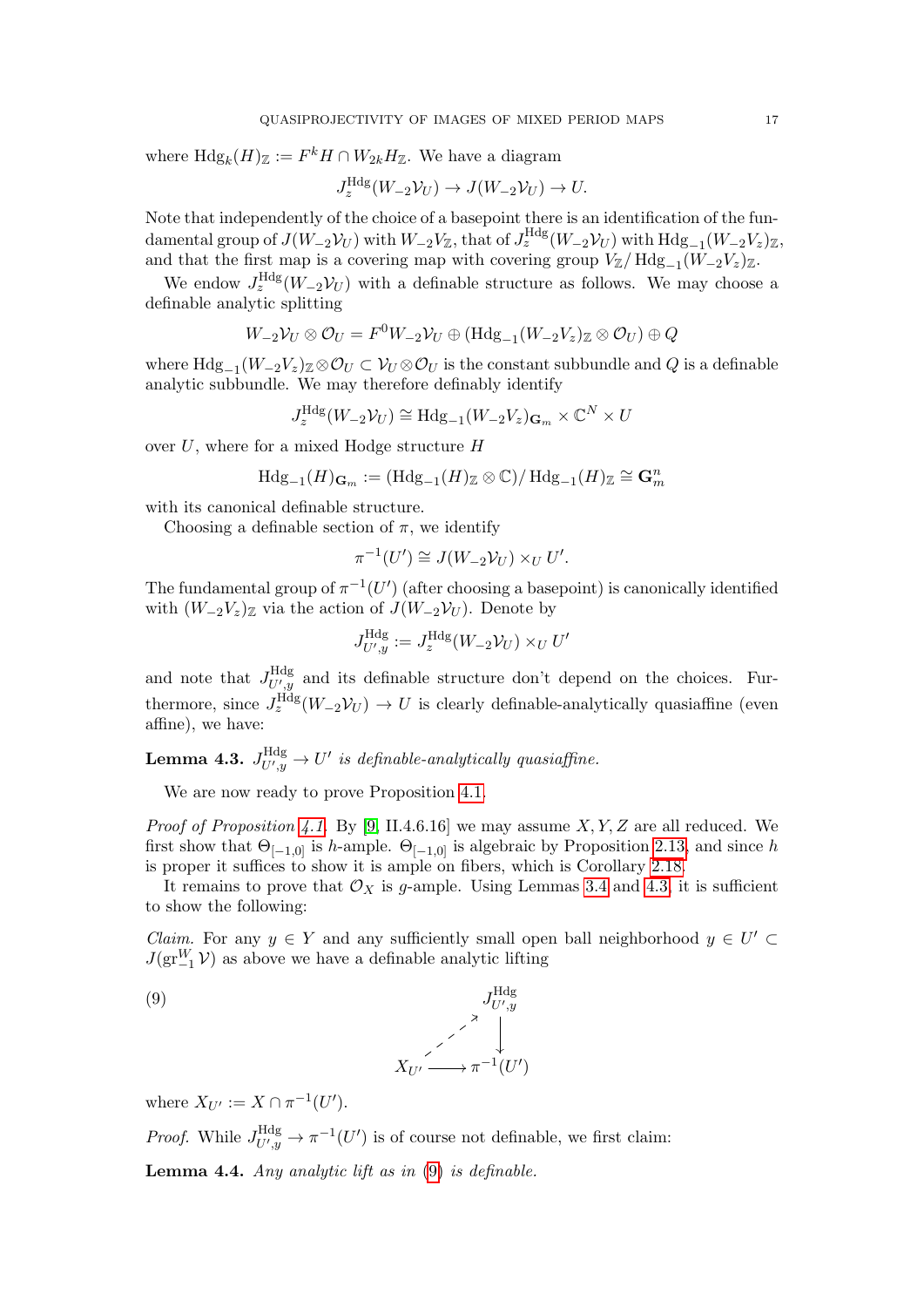*Proof.* Let  $\Xi_0 \subset M_0$  be a definable fundamental set for  $\mathcal{M}_0$  and let  $\Xi'$  be the preimage of  $X_{U'}$  in  $\Xi_0$ . Its enough to show that  $\Xi' \to J_{U',v}^{\text{Hdg}}$  $U'_{U',y}$  is definable. Recall that  $M_0$  is identified with  $V_{\mathbb{C}}/F^0V$  over  $M_{-1}$ . Taking a resolution of X, there are finitely many nilpotent orbits approximating the preimage of X in  $\Xi_0$ ; by [\[10,](#page-18-16) Theorem 6.2], outside of a bounded set  $\Xi'$  is within a finite distance (with respect to the standard metric on  $V_{\mathbb{C}}/F^0V$  of finitely many nilpotent orbits whose monodromy is trivial in  $M_{-1}$ . It thus suffices to verify that each such nilpotent orbit (restricted to a product of bounded vertical strips) has definable image in  $J_{U'u}^{\text{Hdg}}$  $U'_{U',y}$ . But possibly after shrinking U', each such nilpotent is  $v + \sum_i t_i n_i$  for  $v \in V_{\mathbb{C}}/F^0V$  and  $n_i \in Hdg_{-1}(V_z)_{\mathbb{Z}} = Hdg_{-1}(W_{-2}V_z)_{\mathbb{Z}}$ , for which the claim is obvious.  $\Box$ 

By Lemma [3.9](#page-13-2) the monodromy of the extension

$$
0 \to \mathcal{V}_X \to \mathcal{E}_X \to \mathbb{Z}_X
$$

restricted to  $X_{U'}$  is an element  $\xi$  of  $(R^1g_*\mathcal{V}_X)_y$  which is Hodge of weight 0. We have an exact sequence

(10) 
$$
(R^1 g_* W_{-2} \mathcal{V})_y \to (R^1 g_* \mathcal{V})_y \to (R^1 g_* \, \text{gr}_{-1}^W \mathcal{V})_y
$$

and as the extension

<span id="page-17-0"></span>
$$
0 \to \operatorname{gr}_{-1}^W \mathcal{V}_X \to \operatorname{gr}_{[-1,0]}^W E \to \mathbb{Z}_X \to 0
$$

is pulled back from Y,  $\xi$  maps to 0 under the right map of [\(10\)](#page-17-0). Thus,  $\xi$  comes from a class of  $(R^1g_*W_{-2}\mathcal{V})_y$  which is Hodge of weight 0, and by Lemma [3.10](#page-13-3) this is an element of

$$
\mathrm{Hom}(H_1(X_{U'},\mathbb{Q}),\mathrm{Hdg}_{-1}(W_{-2}V_{y})_{\mathbb{Q}}).
$$

4.2. General case. Let  $\mathcal M$  be a mixed period space parametrizing graded-polarized integral Hodge structures E. Let  $\mathcal{D}_w$  be the polarized pure period space of the associated graded object  $\operatorname{gr}^W_w E$  and  $\mathcal{M}_{[w-1,w]}$  the graded-polarized mixed period space of  $\operatorname{gr}^W_{[w-1,w]}E.$  We have a diagram



where the bottom diagonal map arises from the fact that the natural map  $\prod_w {\cal M}_{[w-1,w]} \to$  $\mathcal{D} \times \mathcal{D}$  factors through the diagonal.

Consider a diagram

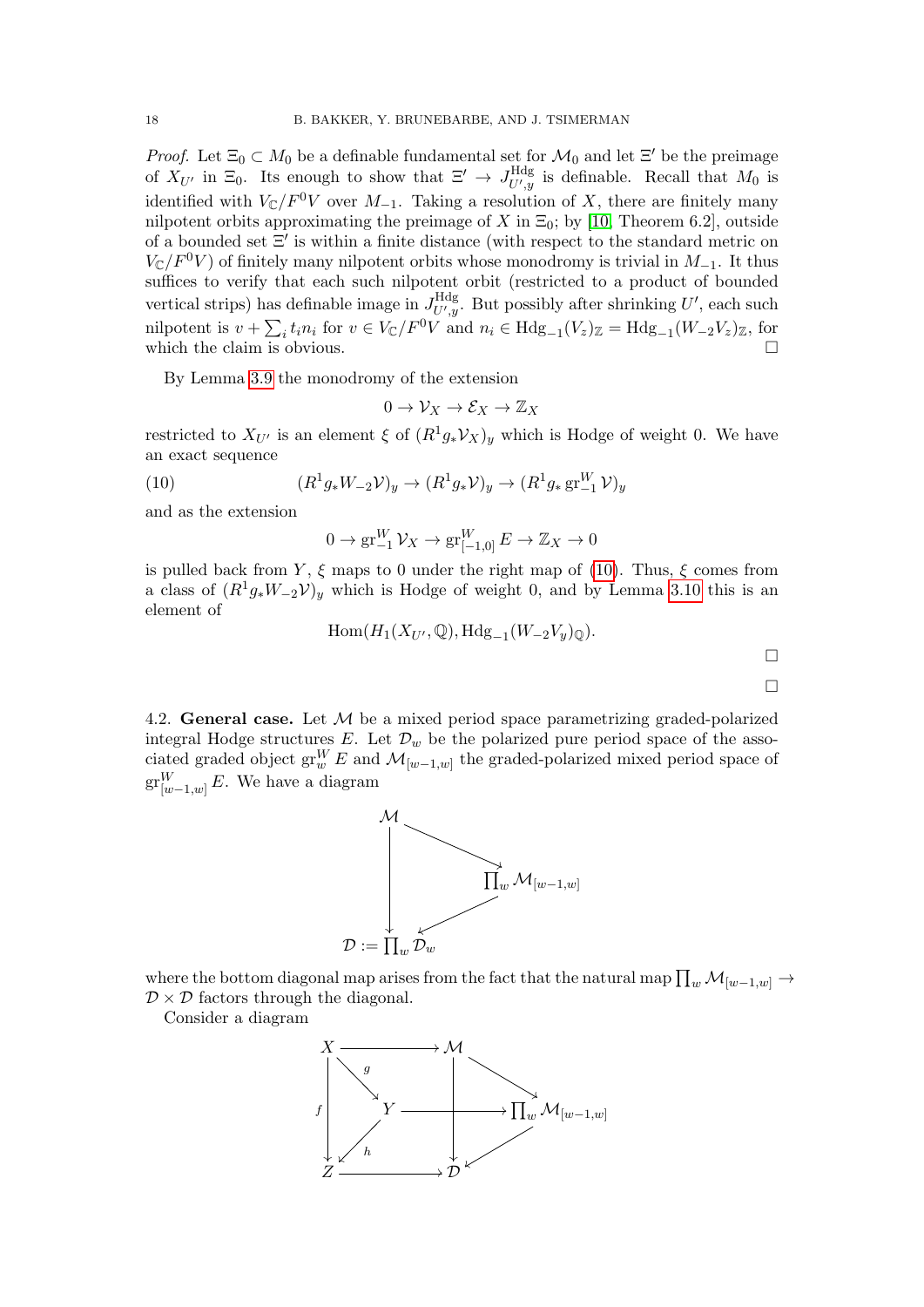where  $X, Y, Z$  are algebraic spaces and the horizontal maps are Griffiths transverse closed immersions. The proof of the quasiprojectivity claim of Theorem [1.1](#page-0-1) is completed by the following:

# Lemma 4.5.

- (1)  $\mathcal{O}_X$  is q-ample;
- (2)  $\Theta_X := \bigotimes_w \Theta_{[w-1,w]}$  is h-ample.
- *Proof.* (1) If  $w_{\text{min}}$  (resp.  $w_{\text{max}}$ ) is the minimum (resp. maximum) weight w for which  $gr_w^W E \neq 0$ , then by taking images we have diagrams



with  $X = X_{w_{\text{max}}}$ ,  $\mathcal{M} = \mathcal{M}_{w_{\text{max}}}$ ,  $Z = X_{w_{\text{min}}}$ , and  $\mathcal{D} = \mathcal{M}_{w_{\text{min}}}$ . By Corollary [4.2](#page-15-2) the theta bundle  $\Theta_{[w-1,w]}$  is  $f_w$ -ample, and it follows that  $L := \bigoplus_w \Theta_{[w]}^{a_w}$  $\int_{[w-1,w]}^{a_w}$  is f-ample for some  $a_w > 0$  [\[9,](#page-18-11) II.4.6.13]. As L is pulled back from Y, it follows that  $\mathcal{O}_X$  is g-ample.

(2)  $\Theta_X$  is ample on the fibers of h by Corollary [2.18,](#page-8-1) and since h is proper, it follows that it is h-ample.

 $\Box$ 

#### **REFERENCES**

- <span id="page-18-1"></span>[1] B. Bakker, Y. Brunebarbe, B. Klingler, and J. Tsimerman. Definability of mixed period maps. [arXiv:2006.12403](http://arxiv.org/abs/2006.12403).
- <span id="page-18-0"></span>[2] B. Bakker, Y. Brunebarbe, and J. Tsimerman. Definable GAGA and algebraicity of images of period maps. [arXiv:1811.12230](http://arxiv.org/abs/1811.12230).
- <span id="page-18-6"></span>[3] E. Bishop. Conditions for the analyticity of certain sets. *Michigan Math. J.*, 11:289–304, 1964.
- <span id="page-18-2"></span>[4] P. Brosnan and G. Pearlstein. Jumps in the Archimedean height. Duke Math. J., 168(10):1737– 1842, 2019.
- <span id="page-18-7"></span>[5] E. Cattani, A. Kaplan, and W. Schmid. Degeneration of Hodge structures. Ann. of Math. (2), 123(3):457–535, 1986.
- <span id="page-18-8"></span>[6] Pierre Deligne. *Équations différentielles à points singuliers réquliers*. Lecture Notes in Mathematics, Vol. 163. Springer-Verlag, Berlin-New York, 1970.
- <span id="page-18-14"></span>[7] S. Greco and C. Traverso. On seminormal schemes. Compositio Math., 40(3):325–365, 1980.
- <span id="page-18-5"></span>[8] P. A. Griffiths. Periods of integrals on algebraic manifolds. III. Some global differential-geometric properties of the period mapping. Inst. Hautes Études Sci. Publ. Math., (38):125–180, 1970.
- <span id="page-18-11"></span>[9] A. Grothendieck. Éléments de géométrie algébrique. II. Étude globale élémentaire de quelques classes de morphismes. Inst. Hautes Études Sci. Publ. Math.,  $(8)$ :222, 1961.
- <span id="page-18-16"></span>[10] T. Hayama and G. Pearlstein. Asymptotics of degenerations of mixed Hodge structures. Adv. Math., 273:380–420, 2015.
- <span id="page-18-4"></span>[11] M. Kashiwara. A study of variation of mixed Hodge structure. Publ. Res. Inst. Math. Sci., 22(5):991–1024, 1986.
- <span id="page-18-3"></span>[12] Gregory J. Pearlstein. Variations of mixed Hodge structure, Higgs fields, and quantum cohomology. Manuscripta Math., 102(3):269–310, 2000.
- <span id="page-18-15"></span>[13] C. A. M. Peters and J. H. M. Steenbrink. Mixed Hodge structures, volume 52 of Ergebnisse der Mathematik und ihrer Grenzgebiete. 3. Folge. A Series of Modern Surveys in Mathematics [Results in Mathematics and Related Areas. 3rd Series. A Series of Modern Surveys in Mathematics]. Springer-Verlag, Berlin, 2008.
- <span id="page-18-12"></span>[14] M. Saito. Modules de Hodge polarisables. Publ. Res. Inst. Math. Sci., 24(6):849–995 (1989), 1988.
- <span id="page-18-13"></span>[15] M. Saito. Mixed Hodge modules. Publ. Res. Inst. Math. Sci., 26(2):221–333, 1990.
- <span id="page-18-9"></span>[16] J.-P. Serre. Géométrie algébrique et géométrie analytique. Ann. Inst. Fourier (Grenoble), 6:1–42, 1955/56.
- <span id="page-18-10"></span>[17] J. Steenbrink and S. Zucker. Variation of mixed Hodge structure. I. Invent. Math., 80(3):489–542, 1985.